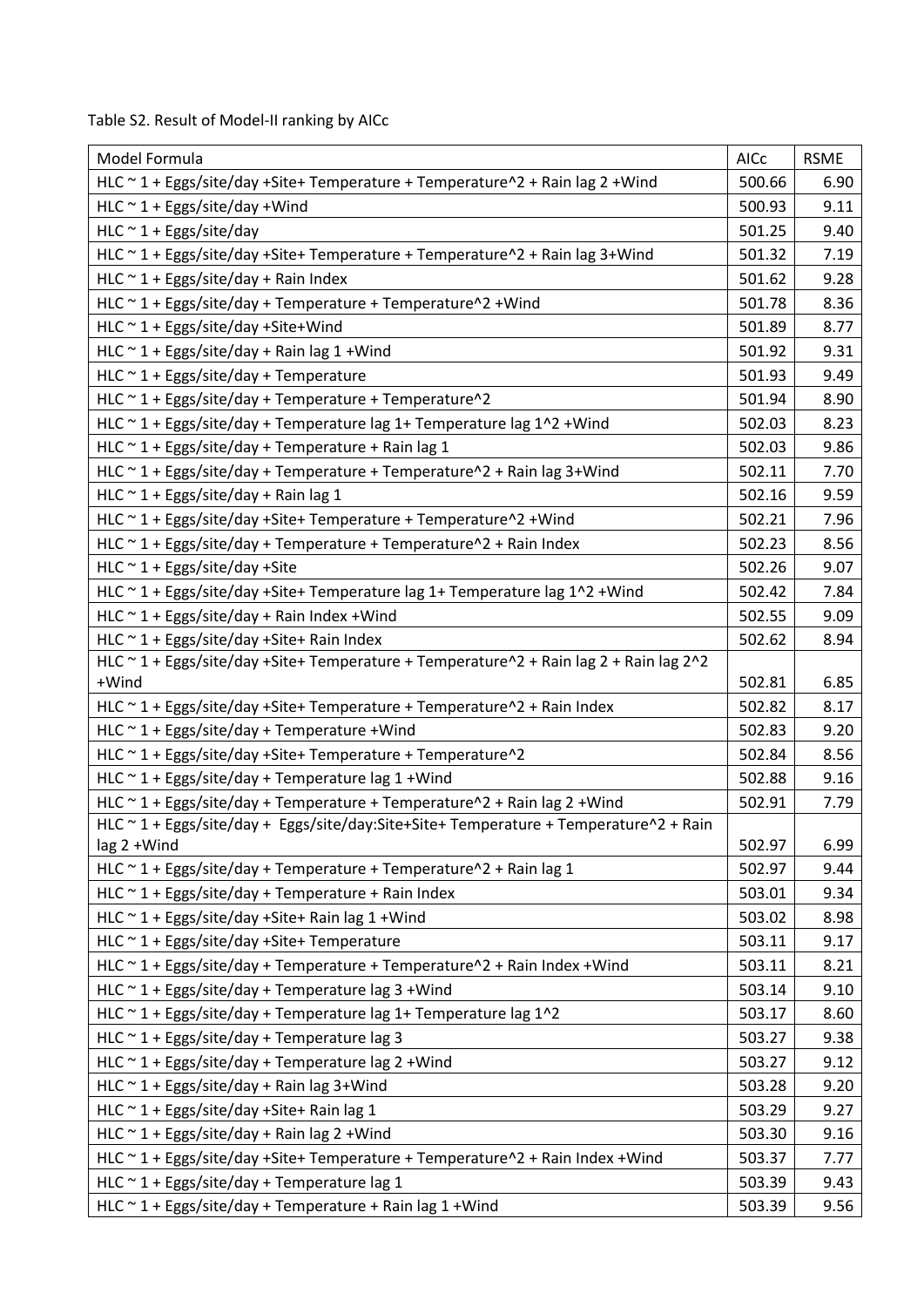| HLC $\sim$ 1 + Eggs/site/day + Temperature lag 2                                                 | 503.39 | 9.39 |
|--------------------------------------------------------------------------------------------------|--------|------|
| HLC ~ 1 + Eggs/site/day +Site+ Temperature + Rain lag 1                                          | 503.40 | 9.58 |
| HLC $\sim$ 1 + Eggs/site/day + Temperature + Temperature $\sim$ 2 + Rain lag 3                   | 503.48 | 8.51 |
| HLC $\sim$ 1 + Eggs/site/day + Rain lag 3                                                        | 503.49 | 9.51 |
| HLC ~ 1 + Eggs/site/day +Site+ Rain Index + Wind                                                 | 503.55 | 8.74 |
| HLC $\sim$ 1 + Eggs/site/day + Rain lag 2                                                        | 503.55 | 9.46 |
| HLC ~ 1 + Eggs/site/day + Eggs/site/day:Site+Site+ Temperature + Temperature^2 + Rain            |        |      |
| lag 3+Wind                                                                                       | 503.57 | 7.19 |
| HLC $\sim$ 1 + Eggs/site/day + Temperature lag 1 + Rain Index                                    | 503.60 | 9.32 |
| HLC $\sim$ 1 + Eggs/site/day + Temperature + Temperature $\sim$ 2 + Rain lag 1 + Wind            | 503.64 | 8.86 |
| HLC ~ 1 + Eggs/site/day +Site+ Temperature lag 1+ Temperature lag 1^2 + Rain lag 2               |        |      |
| +Wind                                                                                            | 503.67 | 7.50 |
| HLC ~ 1 + Eggs/site/day + Site + Temperature lag 1 + Temperature lag 1^2                         | 503.74 | 8.23 |
| HLC ~ 1 + Eggs/site/day + Rain lag 1 + Rain lag 1^2 + Wind                                       | 503.79 | 9.19 |
| HLC $\sim$ 1 + Eggs/site/day + Temperature lag 3 + Rain Index                                    | 503.80 | 9.26 |
| HLC ~ 1 + Eggs/site/day + Temperature lag 1+ Temperature lag 1^2 + Rain lag 2 + Wind             | 503.89 | 7.96 |
| HLC ~ 1 + Eggs/site/day + Temperature lag 1 + Rain lag 1 + Wind                                  | 503.93 | 9.38 |
| HLC $\sim$ 1 + Eggs/site/day + Temperature lag 2 + Rain Index                                    | 503.93 | 9.27 |
| HLC ~ 1 + Eggs/site/day + Eggs/site/day:Site+Site+Wind                                           | 503.93 | 8.75 |
| HLC ~ 1 + Eggs/site/day +Site+ Temperature +Wind                                                 | 503.94 | 8.87 |
| HLC ~ 1 + Eggs/site/day +Site+ Temperature lag 1 +Wind                                           | 503.96 | 8.82 |
| HLC ~ 1 + Eggs/site/day + Site + Temperature + Temperature ^ 2 + Rain lag 3                      | 503.97 | 8.14 |
| HLC ~ 1 + Eggs/site/day +Site+ Temperature + Temperature^2 + Rain lag 3 + Rain lag               |        |      |
| 3^2+Wind                                                                                         | 503.97 | 7.19 |
| HLC $\sim$ 1 + Eggs/site/day + Rain lag 1 + Rain lag 1^2                                         | 504.01 | 9.47 |
| HLC ~ 1 + Eggs/site/day + Temperature lag 1+ Temperature lag 1^2 + Rain lag 3+Wind               | 504.01 | 8.03 |
| HLC ~ 1 + Eggs/site/day +Site+ Temperature lag 1+ Temperature lag 1^2 + Rain lag                 |        |      |
| 3+Wind                                                                                           | 504.03 | 7.61 |
| HLC ~ 1 + Eggs/site/day + Temperature lag 2+ Temperature lag 2^2 + Wind                          | 504.05 | 8.66 |
| HLC $\sim$ 1 + Eggs/site/day + Temperature lag 1+ Temperature lag 1 $\sim$ 2 + Rain lag 1 + Wind | 504.05 | 8.50 |
| HLC ~ 1 + Eggs/site/day + Eggs/site/day:Site+Site                                                | 504.10 | 9.04 |
| HLC ~ 1 + Eggs/site/day + Temperature lag 1+ Temperature lag 1^2 + Rain Index                    | 504.12 | 8.59 |
| HLC ~ 1 + Eggs/site/day + Temperature lag 3 + Rain lag 1 + Wind                                  | 504.14 | 9.30 |
| HLC $\sim$ 1 + Eggs/site/day + Temperature lag 3 + Rain lag 1                                    | 504.15 | 9.57 |
| HLC ~ 1 + Eggs/site/day + Temperature + Temperature^2 + Rain lag 2                               | 504.15 | 8.79 |
| $HLC \sim 1 + Eggs/site/day + Site + Temperature + Rain Index$                                   | 504.15 | 9.01 |
| HLC ~ 1 + Eggs/site/day +Site+ Temperature lag 3 +Wind                                           | 504.16 | 8.76 |
| HLC ~ 1 + Eggs/site/day +Site+ Temperature + Temperature^2 + Rain lag 1 + Rain lag 1^2           |        |      |
| +Wind                                                                                            | 504.21 | 7.70 |
| HLC ~ 1 + Eggs/site/day + Site + Temperature + Temperature ^ 2 + Rain lag 1                      | 504.23 | 9.16 |
| HLC ~ 1 + Eggs/site/day + Temperature lag 1+ Temperature lag 1^2 + Rain Index + Wind             | 504.23 | 8.26 |
| HLC ~ 1 + Eggs/site/day + Temperature + Rain lag 1 + Rain lag 1^2                                | 504.25 | 9.74 |
| HLC ~ 1 + Eggs/site/day + Eggs/site/day:Site+Site+ Temperature + Temperature^2 +Wind             | 504.25 | 7.91 |
| HLC $\sim$ 1 + Eggs/site/day + Temperature + Rain lag 3                                          | 504.27 | 9.62 |
| HLC ~ 1 + Eggs/site/day + Temperature + Rain lag 2                                               | 504.27 | 9.65 |
| HLC ~ 1 + Eggs/site/day +Site+ Temperature lag 2 +Wind                                           | 504.30 | 8.78 |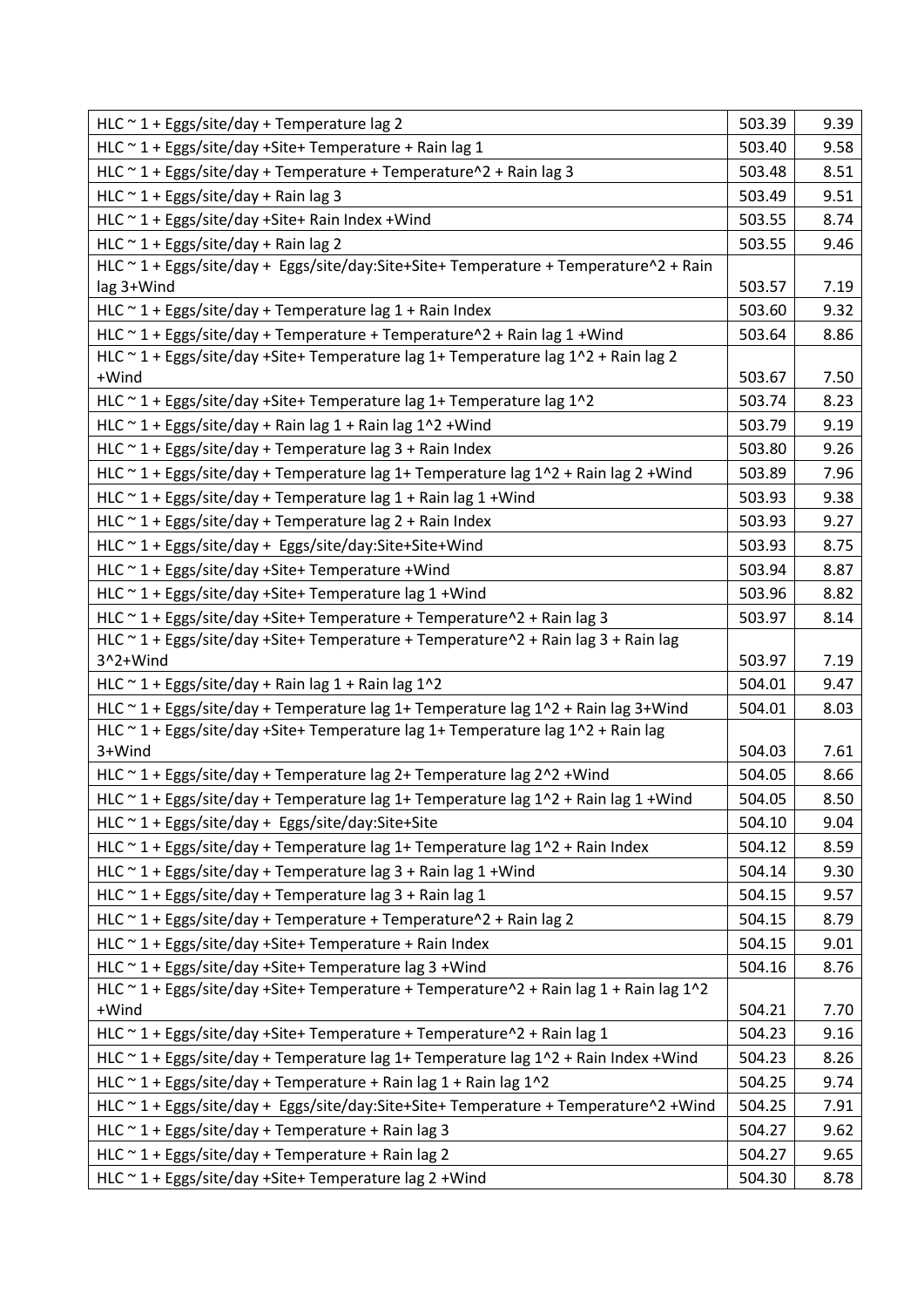| HLC ~ 1 + Eggs/site/day + Temperature + Temperature $\Delta$ + Rain lag 1 + Rain lag 1 $\Delta$ |        |      |
|-------------------------------------------------------------------------------------------------|--------|------|
| +Wind                                                                                           | 504.32 | 8.20 |
| HLC $\sim$ 1 + Eggs/site/day +Site+ Temperature lag 3                                           | 504.32 | 9.06 |
| HLC ~ 1 + Eggs/site/day +Site+ Rain lag 3+Wind                                                  | 504.33 | 8.87 |
| HLC ~ 1 + Eggs/site/day +Site+ Rain lag 2 + Wind                                                | 504.33 | 8.83 |
| HLC ~ 1 + Eggs/site/day + Temperature lag 1 + Rain lag 1                                        | 504.36 | 9.63 |
| HLC $\sim$ 1 + Eggs/site/day + Temperature lag 2 + Rain lag 1 + Wind                            | 504.37 | 9.32 |
| HLC ~ 1 + Eggs/site/day + Temperature lag 3+ Temperature lag 3^2 + Wind                         | 504.40 | 8.73 |
| HLC $\sim$ 1 + Eggs/site/day + Temperature lag 1 + Rain Index + Wind                            | 504.42 | 9.14 |
| HLC $\sim$ 1 + Eggs/site/day + Temperature lag 2 + Rain lag 1                                   | 504.44 | 9.57 |
| HLC ~ 1 + Eggs/site/day +Site+ Temperature lag 2                                                | 504.45 | 9.06 |
| HLC ~ 1 + Eggs/site/day +Site+ Temperature lag 1                                                | 504.50 | 9.11 |
| HLC ~ 1 + Eggs/site/day + Temperature + Temperature^2 + Rain lag 1 + Rain lag 1^2               | 504.52 | 9.02 |
| HLC ~ 1 + Eggs/site/day +Site+ Temperature + Temperature^2 + Rain lag 1 + Wind                  | 504.53 | 8.53 |
| HLC ~ 1 + Eggs/site/day + Temperature lag 2+ Temperature lag 2^2                                | 504.54 | 9.02 |
| HLC ~ 1 + Eggs/site/day + Eggs/site/day:Site+Site+ Temperature lag 1+ Temperature lag           |        |      |
| $1^2$ + Wind                                                                                    | 504.58 | 7.81 |
| HLC ~ 1 + Eggs/site/day +Site+ Rain lag 3                                                       | 504.59 | 9.20 |
| HLC ~ 1 + Eggs/site/day + Temperature + Rain Index + Wind                                       | 504.61 | 9.16 |
| $HLC \sim 1 + Eggs/site/day + Eggs/site/day: Site+Site+ Rain Index$                             | 504.64 | 8.92 |
| HLC ~ 1 + Eggs/site/day +Site+ Rain lag 2                                                       | 504.64 | 9.14 |
| HLC ~ 1 + Eggs/site/day + Temperature + Temperature^2 + Rain lag 3 + Rain lag 3^2+Wind          | 504.67 | 7.69 |
| HLC ~ 1 + Eggs/site/day +Site+ Temperature + Temperature^2 + Rain lag 2                         | 504.67 | 8.46 |
| HLC ~ 1 + Eggs/site/day +Site+ Temperature + Rain lag 1 + Wind                                  | 504.70 | 9.25 |
| HLC $\sim$ 1 + Eggs/site/day +Site+ Temperature lag 1 + Rain Index                              | 504.70 | 8.98 |
| HLC ~ 1 + Eggs/site/day +Site+ Temperature lag 1+ Temperature lag 1^2 + Rain Index              |        |      |
| +Wind<br>HLC ~ 1 + Eggs/site/day +Site+ Temperature lag 1+ Temperature lag 1^2 + Rain lag 1     | 504.71 | 7.87 |
| +Wind                                                                                           | 504.72 | 8.14 |
| HLC ~ 1 + Eggs/site/day + Eggs/site/day:Site+Site+ Temperature + Temperature^2                  | 504.72 | 8.51 |
| HLC ~ 1 + Eggs/site/day +Site+ Temperature lag 1+ Temperature lag 1^2 + Rain Index              | 504.73 | 8.21 |
| HLC ~ 1 + Eggs/site/day +Site+ Temperature lag 2+ Temperature lag 2^2 + Wind                    | 504.83 | 8.32 |
| HLC ~ 1 + Eggs/site/day +Site+ Temperature lag 3 + Rain Index                                   | 504.85 | 8.92 |
| HLC ~ 1 + Eggs/site/day + Temperature lag 3+ Temperature lag 3^2                                | 504.85 | 9.08 |
| HLC ~ 1 + Eggs/site/day + Temperature lag 3 + Rain Index + Wind                                 | 504.86 | 9.08 |
| HLC ~ 1 + Eggs/site/day + Eggs/site/day:Site+Site+ Temperature + Temperature^2 + Rain           |        |      |
| Index                                                                                           | 504.88 | 8.13 |
| HLC ~ 1 + Eggs/site/day +Site+ Rain lag 1 + Rain lag 1^2 + Wind                                 | 504.89 | 8.84 |
| HLC ~ 1 + Eggs/site/day + Temperature lag 1+ Temperature lag 1^2 + Rain lag 1                   | 504.98 | 8.88 |
| HLC $\sim$ 1 + Eggs/site/day + Temperature lag 2 + Rain Index + Wind                            | 504.98 | 9.10 |
| HLC ~ 1 + Eggs/site/day +Site+ Temperature lag 2 + Rain Index                                   | 504.98 | 8.93 |
| HLC ~ 1 + Eggs/site/day + Eggs/site/day:Site+Site+ Temperature                                  | 505.05 | 9.14 |
| HLC ~ 1 + Eggs/site/day + Temperature + Temperature^2 + Rain lag 2 + Rain lag 2^2               |        |      |
| +Wind                                                                                           | 505.13 | 7.69 |
| HLC $\sim$ 1 + Eggs/site/day +Site+ Rain lag 1 + Rain lag 1^2                                   | 505.14 | 9.14 |
| HLC ~ 1 + Eggs/site/day +Site+ Temperature lag 1 + Rain lag 1 + Wind                            | 505.16 | 9.05 |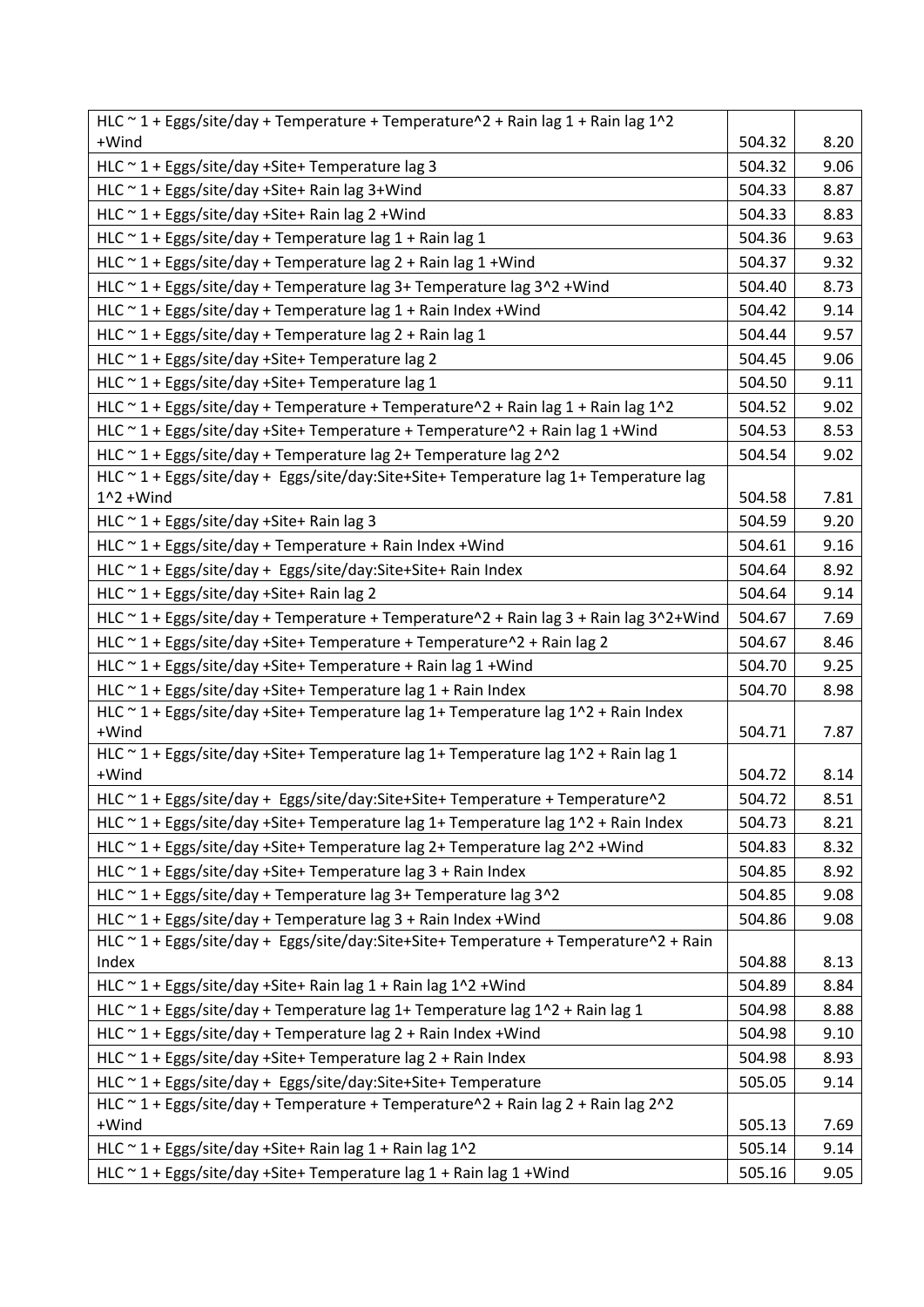| HLC ~ 1 + Eggs/site/day +Site+ Temperature lag 1+ Temperature lag 1^2 + Rain lag 3 +                      |        |      |
|-----------------------------------------------------------------------------------------------------------|--------|------|
| Rain lag 3^2+Wind                                                                                         | 505.18 | 7.34 |
| HLC ~ 1 + Eggs/site/day +Site+ Temperature lag 3+ Temperature lag 3^2 + Wind                              | 505.21 | 8.39 |
| HLC ~ 1 + Eggs/site/day + Eggs/site/day:Site+Site+ Rain lag 1 + Wind                                      | 505.25 | 8.94 |
| HLC ~ 1 + Eggs/site/day + Temperature + Rain lag 3+Wind                                                   | 505.26 | 9.30 |
| HLC ~ 1 + Eggs/site/day + Temperature + Rain lag 2 + Wind                                                 | 505.27 | 9.31 |
| HLC $\sim$ 1 + Eggs/site/day + Temperature lag 1+ Temperature lag 1^2 + Rain lag 2                        | 505.27 | 8.45 |
| HLC ~ 1 + Eggs/site/day +Site+ Temperature lag 3 + Rain lag 1 + Wind                                      | 505.30 | 8.98 |
| HLC ~ 1 + Eggs/site/day + Eggs/site/day:Site+Site+ Rain lag 1                                             | 505.33 | 9.23 |
| HLC $\sim$ 1 + Eggs/site/day + Temperature lag 1 + Rain lag 2 + Wind                                      | 505.33 | 9.23 |
| HLC ~ 1 + Eggs/site/day + Temperature lag 1 + Rain lag 3+Wind                                             | 505.33 | 9.21 |
| HLC ~ 1 + Eggs/site/day +Site+ Temperature lag 3 + Rain lag 1                                             | 505.33 | 9.27 |
| HLC ~ 1 + Eggs/site/day + Eggs/site/day:Site+Site+ Temperature + Temperature^2 + Rain                     |        |      |
| lag 2 + Rain lag 2^2 + Wind                                                                               | 505.33 | 6.92 |
| HLC ~ 1 + Eggs/site/day + Temperature lag 3+ Temperature lag 3^2 + Rain Index                             | 505.36 | 8.93 |
| HLC ~ 1 + Eggs/site/day + Rain lag 3 + Rain lag 3^2+Wind                                                  | 505.40 | 9.10 |
| HLC $\sim$ 1 + Eggs/site/day + Temperature lag 2+ Temperature lag 2 $\sim$ 2 + Rain Index                 | 505.41 | 8.93 |
| HLC ~ 1 + Eggs/site/day +Site+ Temperature lag 2+ Temperature lag 2^2                                     | 505.46 | 8.70 |
| HLC ~ 1 + Eggs/site/day + Temperature lag 1+ Temperature lag 1^2 + Rain lag 1 + Rain lag                  |        |      |
| $1^2$ + Wind                                                                                              | 505.47 | 8.25 |
| HLC $\sim$ 1 + Eggs/site/day + Temperature lag 1+ Temperature lag 1^2 + Rain lag 3                        | 505.48 | 8.57 |
| HLC ~ 1 + Eggs/site/day +Site+ Temperature + Temperature^2 + Rain lag 1 + Rain lag 1^2                    | 505.49 | 8.71 |
| HLC $\sim$ 1 + Eggs/site/day + Temperature lag 1+ Temperature lag 1^2 + Rain lag 3 + Rain lag<br>3^2+Wind | 505.53 | 7.80 |
| HLC ~ 1 + Eggs/site/day +Site+ Temperature lag 2 + Rain lag 1 + Wind                                      | 505.54 | 9.00 |
| HLC ~ 1 + Eggs/site/day +Site+ Temperature + Rain lag 3                                                   | 505.54 | 9.33 |
| HLC $\sim$ 1 + Eggs/site/day + Temperature + Rain lag 1 + Rain lag 1^2 + Wind                             | 505.54 | 9.40 |
| HLC ~ 1 + Eggs/site/day +Site+ Temperature + Rain lag 2                                                   | 505.55 | 9.36 |
| HLC ~ 1 + Eggs/site/day + Eggs/site/day:Site+Site+ Temperature + Temperature^2 + Rain                     |        |      |
| Index +Wind                                                                                               | 505.55 | 7.73 |
| HLC ~ 1 + Eggs/site/day +Site+ Temperature lag 1 + Rain Index + Wind                                      | 505.56 | 8.80 |
| HLC $\sim$ 1 + Eggs/site/day + Temperature lag 3 + Rain lag 3+Wind                                        | 505.57 | 9.22 |
| HLC $\sim$ 1 + Eggs/site/day + Temperature lag 3 + Rain lag 3                                             | 505.58 | 9.52 |
| HLC ~ 1 + Eggs/site/day +Site+ Temperature lag 1+ Temperature lag 1^2 + Rain lag 2                        | 505.58 | 8.06 |
| HLC ~ 1 + Eggs/site/day +Site+ Temperature lag 1 + Rain lag 1                                             | 505.59 | 9.32 |
| HLC ~ 1 + Eggs/site/day + Eggs/site/day:Site+Site+ Temperature + Rain lag 1                               | 505.59 | 9.53 |
| HLC $\sim$ 1 + Eggs/site/day + Temperature lag 3 + Rain lag 2 + Wind                                      | 505.60 | 9.17 |
| HLC ~ 1 + Eggs/site/day +Site+ Temperature lag 2 + Rain lag 1                                             | 505.62 | 9.26 |
| HLC ~ 1 + Eggs/site/day +Site+ Temperature + Rain lag 1 + Rain lag 1^2                                    | 505.62 | 9.45 |
| HLC $\sim$ 1 + Eggs/site/day + Temperature lag 3 + Rain lag 2                                             | 505.64 | 9.45 |
| HLC ~ 1 + Eggs/site/day + Eggs/site/day:Site+Site+ Temperature lag 1+ Temperature lag                     |        |      |
| $1^{\wedge}2$                                                                                             | 505.67 | 8.19 |
| HLC $\sim$ 1 + Eggs/site/day + Temperature lag 2 + Rain lag 3                                             | 505.69 | 9.52 |
| HLC ~ 1 + Eggs/site/day + Temperature lag 2 + Rain lag 3+Wind                                             | 505.70 | 9.22 |
| HLC ~ 1 + Eggs/site/day + Eggs/site/day:Site+Site+ Rain Index + Wind                                      | 505.71 | 8.73 |
| HLC $\sim$ 1 + Eggs/site/day + Rain lag 2 + Rain lag 2^2                                                  | 505.72 | 9.40 |
| HLC ~ 1 + Eggs/site/day + Temperature lag 2 + Rain lag 2 + Wind                                           | 505.72 | 9.18 |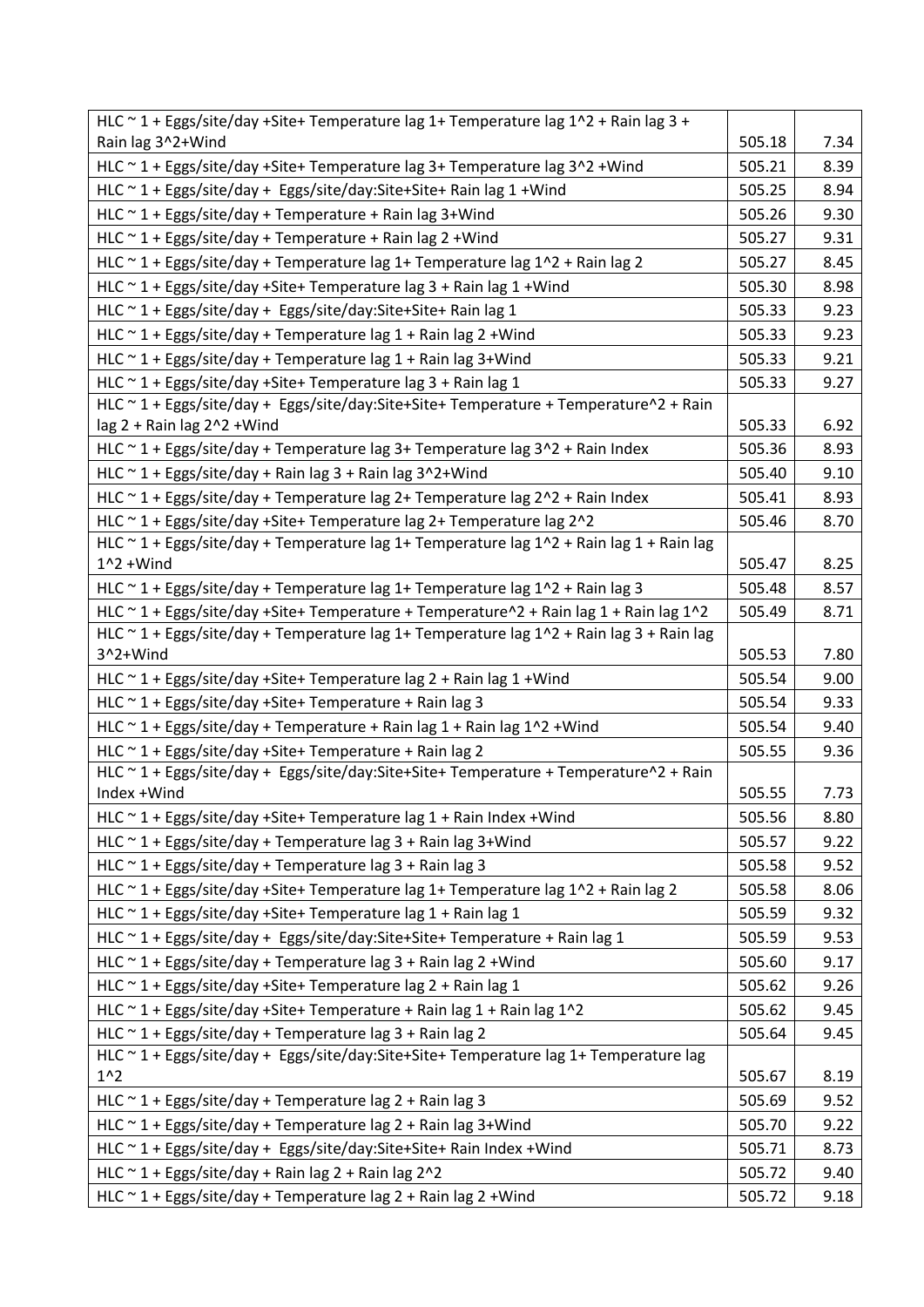| HLC $\sim$ 1 + Eggs/site/day + Rain lag 3 + Rain lag 3^2                                                                                                        | 505.73           | 9.45         |
|-----------------------------------------------------------------------------------------------------------------------------------------------------------------|------------------|--------------|
| HLC $\sim$ 1 + Eggs/site/day + Temperature lag 1 + Rain lag 3                                                                                                   | 505.73           | 9.52         |
| HLC $\sim$ 1 + Eggs/site/day + Rain lag 2 + Rain lag 2^2 + Wind                                                                                                 | 505.74           | 9.15         |
| HLC ~ 1 + Eggs/site/day +Site+ Temperature + Rain Index + Wind                                                                                                  | 505.75           | 8.82         |
| HLC ~ 1 + Eggs/site/day + Temperature lag 1 + Rain lag 2                                                                                                        | 505.76           | 9.51         |
| HLC $\sim$ 1 + Eggs/site/day + Temperature lag 2 + Rain lag 2                                                                                                   | 505.77           | 9.44         |
| HLC ~ 1 + Eggs/site/day +Site+ Temperature lag 3+ Temperature lag 3^2                                                                                           | 505.77           | 8.77         |
| HLC $\sim$ 1 + Eggs/site/day +Site+ Temperature lag 1+ Temperature lag 1^2 + Rain lag 1                                                                         | 505.79           | 8.55         |
| HLC ~ 1 + Eggs/site/day +Site+ Temperature + Temperature^2 + Rain lag 2 + Rain lag 2^2                                                                          | 505.82           | 8.08         |
| HLC ~ 1 + Eggs/site/day + Temperature lag 2+ Temperature lag 2^2 + Rain lag 1 +Wind                                                                             | 505.85           | 8.92         |
| HLC $\sim$ 1 + Eggs/site/day + Temperature lag 1 + Rain lag 1 + Rain lag 1^2 + Wind                                                                             | 505.85           | 9.23         |
| HLC ~ 1 + Eggs/site/day + Temperature + Temperature^2 + Rain lag 2 + Rain lag 2^2                                                                               | 505.85           | 8.50         |
| HLC ~ 1 + Eggs/site/day + Site + Temperature lag 3 + Rain Index + Wind                                                                                          | 505.92           | 8.74         |
| HLC ~ 1 + Eggs/site/day +Site+ Temperature lag 1+ Temperature lag 1^2 + Rain lag 1 +                                                                            |                  |              |
| Rain lag 1^2 + Wind                                                                                                                                             | 505.96           | 7.85         |
| HLC ~ 1 + Eggs/site/day +Site+ Temperature lag 1+ Temperature lag 1^2 + Rain lag 3                                                                              | 505.96           | 8.21         |
| HLC ~ 1 + Eggs/site/day + Temperature + Temperature^2 + Rain lag 3 + Rain lag 3^2                                                                               | 505.96           | 8.48         |
| HLC ~ 1 + Eggs/site/day + Eggs/site/day:Site+Site+ Temperature + Temperature^2 + Rain                                                                           |                  |              |
| lag 3                                                                                                                                                           | 506.00           | 8.12         |
| HLC ~ 1 + Eggs/site/day + Eggs/site/day:Site+Site+ Temperature lag 1+ Temperature lag                                                                           |                  |              |
| $1^2$ + Rain lag 2 + Wind                                                                                                                                       | 506.01<br>506.05 | 7.50         |
| HLC ~ 1 + Eggs/site/day +Site+ Temperature lag 2 + Rain Index + Wind                                                                                            | 506.05           | 8.75         |
| HLC ~ 1 + Eggs/site/day + Eggs/site/day:Site+Site+ Temperature + Wind                                                                                           | 506.09           | 8.85         |
| HLC ~ 1 + Eggs/site/day + Eggs/site/day:Site+Site+ Temperature lag 1 + Wind                                                                                     |                  | 8.81         |
| HLC ~ 1 + Eggs/site/day + Temperature lag 2+ Temperature lag 2^2 + Rain Index +Wind                                                                             | 506.11           | 8.66         |
| HLC $\sim$ 1 + Eggs/site/day + Temperature lag 3 + Rain lag 1 + Rain lag 1^2                                                                                    | 506.13           | 9.47         |
| HLC ~ 1 + Eggs/site/day + Temperature lag 3 + Rain lag 1 + Rain lag 1^2 + Wind<br>HLC ~ 1 + Eggs/site/day + Temperature lag 2+ Temperature lag 2^2 + Rain lag 1 | 506.14<br>506.15 | 9.19<br>9.27 |
| HLC ~ 1 + Eggs/site/day + Temperature lag 3+ Temperature lag 3^2 + Rain lag 1 + Wind                                                                            |                  |              |
|                                                                                                                                                                 | 506.15           | 9.07         |
| HLC ~ 1 + Eggs/site/day + Temperature lag 3+ Temperature lag 3^2 + Rain Index + Wind                                                                            | 506.20           | 8.70         |
| HLC ~ 1 + Eggs/site/day + Eggs/site/day:Site+Site+ Temperature lag 3                                                                                            | 506.21           | 9.02         |
| HLC ~ 1 + Eggs/site/day +Site+ Temperature lag 3+ Temperature lag 3^2 + Rain Index                                                                              | 506.23           | 8.59         |
| HLC ~ 1 + Eggs/site/day + Eggs/site/day:Site+Site+ Temperature lag 3 + Wind                                                                                     | 506.26           | 8.74         |
| HLC ~ 1 + Eggs/site/day + Eggs/site/day:Site+Site+ Temperature + Rain Index                                                                                     | 506.26           | 8.99         |
| HLC $\sim$ 1 + Eggs/site/day + Temperature lag 1 + Rain lag 1 + Rain lag 1^2                                                                                    | 506.27           | 9.50         |
| HLC ~ 1 + Eggs/site/day + Eggs/site/day:Site+Site+ Temperature + Temperature^2 + Rain<br>lag 3 + Rain lag 3^2+Wind                                              | 506.29           | 7.19         |
| HLC ~ 1 + Eggs/site/day +Site+ Temperature lag 1+ Temperature lag 1^2 + Rain lag 2 +                                                                            |                  |              |
| Rain lag 2^2 + Wind                                                                                                                                             | 506.29           | 7.49         |
| HLC $\sim$ 1 + Eggs/site/day + Temperature lag 2 + Rain lag 1 + Rain lag 1^2 + Wind                                                                             | 506.32           | 9.21         |
| HLC ~ 1 + Eggs/site/day +Site+ Temperature lag 2+ Temperature lag 2^2 + Rain Index                                                                              | 506.32           | 8.60         |
| HLC ~ 1 + Eggs/site/day + Eggs/site/day:Site+Site+ Temperature lag 2                                                                                            | 506.33           | 9.03         |
| HLC ~ 1 + Eggs/site/day + Temperature lag 3+ Temperature lag 3^2 + Rain lag 1                                                                                   | 506.33           | 9.45         |
| HLC ~ 1 + Eggs/site/day + Eggs/site/day:Site+Site+ Temperature lag 1+ Temperature lag                                                                           |                  |              |
| 1^2 + Rain lag 3+Wind                                                                                                                                           | 506.35           | 7.61         |
| HLC ~ 1 + Eggs/site/day + Eggs/site/day:Site+Site+ Temperature + Temperature^2 + Rain                                                                           |                  |              |
| lag 1                                                                                                                                                           | 506.37           | 9.07         |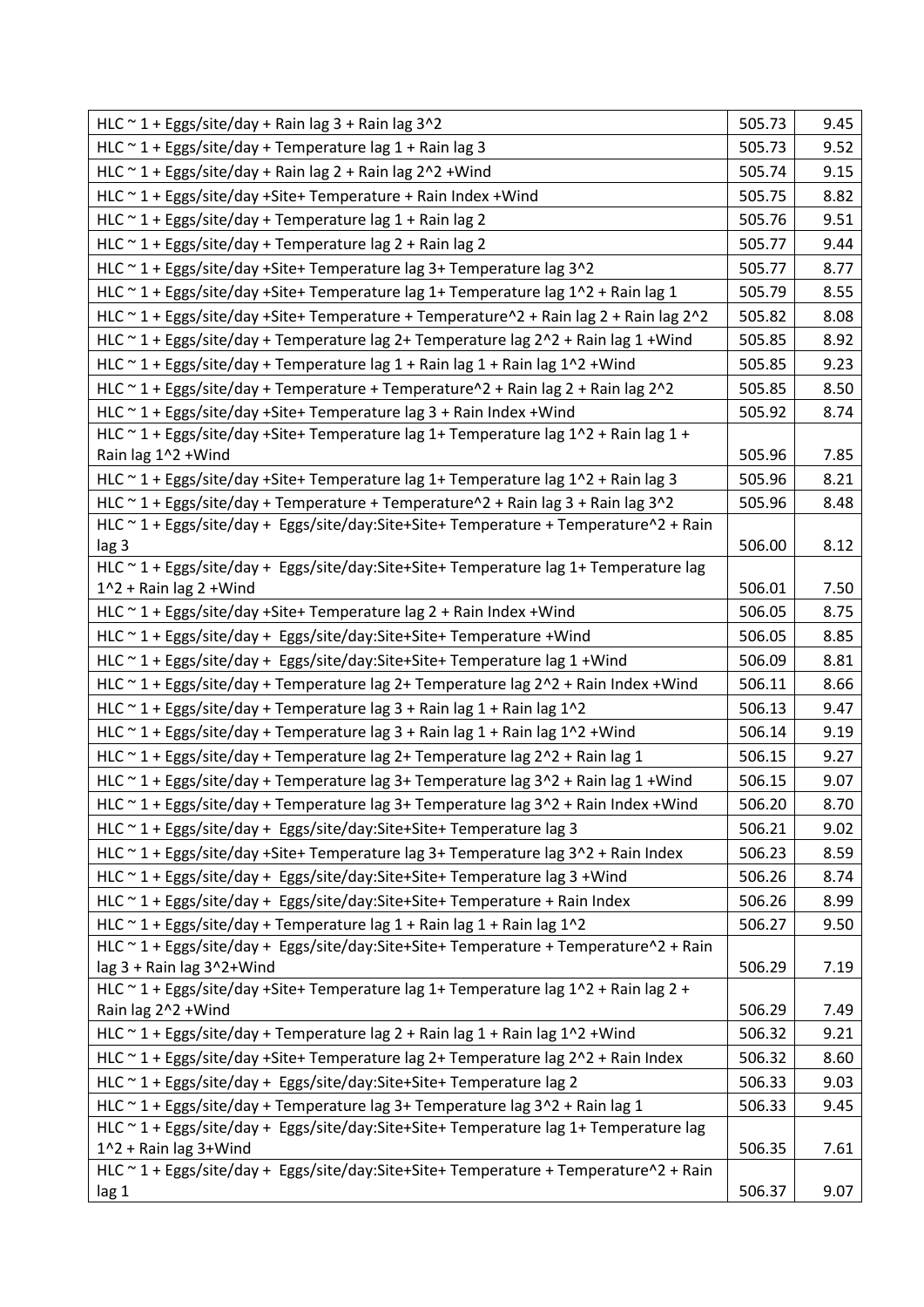| $HLC \sim 1 + Temperature$                                                                                                                             | 506.37 | 10.35 |
|--------------------------------------------------------------------------------------------------------------------------------------------------------|--------|-------|
| HLC $\sim$ 1 + Eggs/site/day + Temperature lag 2 + Rain lag 1 + Rain lag 1^2                                                                           | 506.38 | 9.46  |
| HLC ~ 1 + Eggs/site/day + Eggs/site/day:Site+Site+ Temperature lag 2 + Wind                                                                            | 506.40 | 8.76  |
| HLC ~ 1 + Eggs/site/day + Eggs/site/day:Site+Site+ Temperature lag 1                                                                                   | 506.40 | 9.08  |
| HLC ~ 1 + Eggs/site/day + Temperature lag 2+ Temperature lag 2^2 + Rain lag 2 + Wind                                                                   | 506.41 | 8.60  |
| HLC ~ 1 + Eggs/site/day + Eggs/site/day:Site+Site+ Rain lag 3+Wind                                                                                     | 506.44 | 8.86  |
| HLC ~ 1 + Eggs/site/day + Temperature lag 1+ Temperature lag 1^2 + Rain lag 2 + Rain lag                                                               |        |       |
| $2^2 + Wind$                                                                                                                                           | 506.46 | 7.95  |
| HLC ~ 1 + Eggs/site/day + Eggs/site/day:Site+Site+ Rain lag 2 + Wind                                                                                   | 506.46 | 8.82  |
| HLC ~ 1 + Eggs/site/day +Site+ Temperature + Rain lag 3+Wind                                                                                           | 506.46 | 8.99  |
| HLC ~ 1 + Eggs/site/day + Temperature + Rain lag 3 + Rain lag 3^2                                                                                      | 506.46 | 9.57  |
| HLC ~ 1 + Eggs/site/day +Site+ Temperature + Rain lag 2 + Wind                                                                                         | 506.46 | 9.00  |
| HLC ~ 1 + Eggs/site/day +Site+ Rain lag 3 + Rain lag 3^2+Wind                                                                                          | 506.47 | 8.76  |
| HLC ~ 1 + Eggs/site/day + Eggs/site/day:Site+Site+ Rain lag 3                                                                                          | 506.49 | 9.17  |
| HLC ~ 1 + Eggs/site/day +Site+ Temperature lag 1 + Rain lag 2 + Wind                                                                                   | 506.49 | 8.92  |
| HLC ~ 1 + Eggs/site/day + Temperature lag 1+ Temperature lag 1^2 + Rain lag 1 + Rain lag                                                               |        |       |
| $1^{\wedge}2$                                                                                                                                          | 506.49 | 8.64  |
| HLC $\sim$ 1 + Eggs/site/day +Site+ Temperature lag 1 + Rain lag 3+Wind                                                                                | 506.49 | 8.89  |
| HLC ~ 1 + Eggs/site/day +Site+ Temperature + Temperature^2 + Rain lag 3 + Rain lag 3^2                                                                 | 506.50 | 8.11  |
| HLC ~ 1 + Eggs/site/day + Temperature lag 2+ Temperature lag 2^2 + Rain lag 3+Wind                                                                     | 506.53 | 8.70  |
| HLC ~ 1 + Eggs/site/day + Eggs/site/day:Site+Site+ Rain lag 2                                                                                          | 506.55 | 9.12  |
| HLC ~ 1 + Eggs/site/day + Temperature + Rain lag 2 + Rain lag 2^2                                                                                      | 506.55 | 9.57  |
| HLC ~ 1 + Temperature + Temperature^2                                                                                                                  | 506.58 | 9.77  |
| HLC ~ 1 + Eggs/site/day + Eggs/site/day:Site+Site+ Temperature + Temperature^2 + Rain                                                                  |        |       |
| lag 1 + Rain lag 1^2 + Wind                                                                                                                            | 506.59 | 7.64  |
| HLC ~ 1 + Eggs/site/day + Temperature lag 3+ Temperature lag 3^2 + Rain lag 2 + Wind                                                                   | 506.66 | 8.65  |
| HLC ~ 1 + Eggs/site/day +Site+ Temperature lag 3 + Rain lag 2 + Wind                                                                                   | 506.68 | 8.85  |
| HLC ~ 1 + Eggs/site/day +Site+ Temperature lag 3 + Rain lag 3+Wind                                                                                     | 506.68 | 8.91  |
| HLC ~ 1 + Eggs/site/day + Temperature lag 3+ Temperature lag 3^2 + Rain lag 3+Wind                                                                     | 506.70 | 8.69  |
| HLC ~ 1 + Eggs/site/day + Eggs/site/day:Site+Site+ Temperature + Temperature^2 + Rain                                                                  |        |       |
| lag 2                                                                                                                                                  | 506.70 | 8.43  |
| HLC ~ 1 + Eggs/site/day +Site+ Temperature lag 3 + Rain lag 3<br>HLC ~ 1 + Eggs/site/day + Eggs/site/day:Site+Site+ Temperature + Temperature^2 + Rain | 506.73 | 9.23  |
| lag 1 + Wind                                                                                                                                           | 506.74 | 8.44  |
| HLC ~ 1 + Eggs/site/day +Site+ Temperature lag 3 + Rain lag 2                                                                                          | 506.77 | 9.16  |
| HLC ~ 1 + Eggs/site/day + Eggs/site/day:Site+Site+ Temperature lag 1 + Rain Index                                                                      | 506.80 | 8.97  |
| HLC ~ 1 + Eggs/site/day +Site+ Temperature lag 2 + Rain lag 2 + Wind                                                                                   | 506.81 | 8.86  |
| HLC ~ 1 + Eggs/site/day +Site+ Temperature lag 2 + Rain lag 3+Wind                                                                                     | 506.82 | 8.91  |
| HLC ~ 1 + Eggs/site/day +Site+ Rain lag 2 + Rain lag 2^2                                                                                               | 506.83 | 9.07  |
| HLC ~ 1 + Eggs/site/day + Eggs/site/day:Site+Site+ Temperature lag 2+ Temperature lag                                                                  |        |       |
| $2^2 + Wind$                                                                                                                                           | 506.83 | 8.26  |
| HLC ~ 1 + Eggs/site/day +Site+ Temperature lag 2+ Temperature lag 2^2 + Rain lag 1                                                                     |        |       |
| +Wind                                                                                                                                                  | 506.84 | 8.60  |
| HLC ~ 1 + Eggs/site/day + Site + Rain lag 2 + Rain lag 2 ^ 2 + Wind                                                                                    | 506.84 | 8.82  |
| HLC $\sim$ 1 + Eggs/site/day +Site+ Temperature + Rain lag 1 + Rain lag 1^2 + Wind                                                                     | 506.85 | 9.09  |
| HLC ~ 1 + Eggs/site/day +Site+ Temperature lag 2 + Rain lag 3                                                                                          | 506.85 | 9.22  |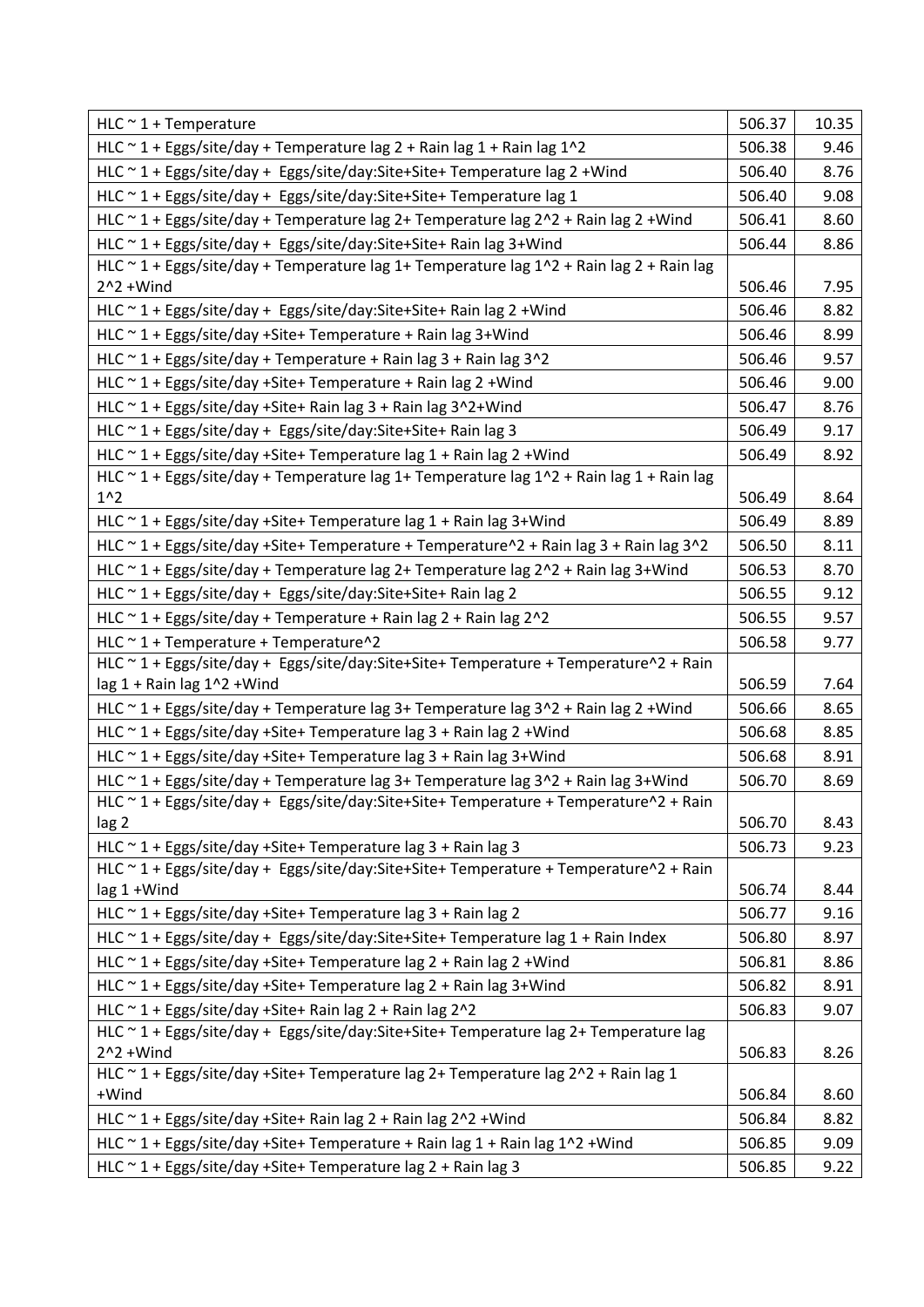| HLC ~ 1 + Eggs/site/day + Eggs/site/day:Site+Site+ Temperature lag 1+ Temperature lag              |        |       |
|----------------------------------------------------------------------------------------------------|--------|-------|
| $1^2$ + Rain Index                                                                                 | 506.86 | 8.18  |
| HLC ~ 1 + Eggs/site/day +Site+ Rain lag 3 + Rain lag 3^2                                           | 506.88 | 9.14  |
| HLC ~ 1 + Eggs/site/day +Site+ Temperature lag 2 + Rain lag 2                                      | 506.89 | 9.14  |
| HLC $\sim$ 1 + Eggs/site/day + Temperature lag 2+ Temperature lag 2 $\sim$ 2 + Rain lag 2          | 506.91 | 9.00  |
| HLC ~ 1 + Eggs/site/day + Eggs/site/day:Site+Site+ Temperature lag 3 + Rain Index                  | 506.92 | 8.90  |
| HLC ~ 1 + Eggs/site/day +Site+ Temperature lag 1 + Rain lag 3                                      | 506.93 | 9.22  |
| HLC ~ 1 + Eggs/site/day +Site+ Temperature lag 1 + Rain lag 2                                      | 506.95 | 9.20  |
| HLC ~ 1 + Eggs/site/day +Site+ Temperature lag 2+ Temperature lag 2^2 + Rain Index                 |        |       |
| +Wind                                                                                              | 506.95 | 8.31  |
| HLC ~ 1 + Eggs/site/day + Temperature lag 2+ Temperature lag 2^2 + Rain lag 3                      | 506.99 | 9.13  |
| HLC ~ 1 + Eggs/site/day + Eggs/site/day:Site+Site+ Temperature lag 1+ Temperature lag              |        |       |
| 1^2 + Rain Index + Wind                                                                            | 506.99 | 7.83  |
| HLC ~ 1 + Eggs/site/day + Eggs/site/day:Site+Site+ Temperature lag 1+ Temperature lag              |        |       |
| $1^2$ + Rain lag 1 + Wind                                                                          | 507.01 | 8.08  |
| HLC ~ 1 + Eggs/site/day + Eggs/site/day:Site+Site+ Temperature + Rain lag 1 + Wind                 | 507.03 | 9.21  |
| HLC ~ 1 + Eggs/site/day +Site+ Temperature lag 3+ Temperature lag 3^2 + Rain Index                 |        |       |
| +Wind                                                                                              | 507.03 | 8.34  |
| HLC ~ 1 + Eggs/site/day + Eggs/site/day:Site+Site+ Temperature lag 2 + Rain Index                  | 507.06 | 8.91  |
| HLC ~ 1 + Eggs/site/day +Site+ Temperature lag 1 + Rain lag 1 + Rain lag 1^2 + Wind                | 507.07 | 8.90  |
| HLC ~ 1 + Eggs/site/day +Site+ Temperature lag 2+ Temperature lag 2^2 + Rain lag 2<br>+Wind        | 507.08 | 8.26  |
| HLC ~ 1 + Eggs/site/day +Site+ Temperature lag 1+ Temperature lag 1^2 + Rain lag 1 +               |        |       |
| Rain lag 1^2                                                                                       | 507.16 | 8.27  |
| HLC ~ 1 + Eggs/site/day + Temperature lag 3+ Temperature lag 3^2 + Rain lag 2                      | 507.19 | 9.09  |
| HLC ~ 1 + Eggs/site/day +Site+ Temperature lag 3+ Temperature lag 3^2 + Rain lag 1                 |        |       |
| +Wind                                                                                              | 507.20 | 8.76  |
| HLC ~ 1 + Eggs/site/day + Eggs/site/day:Site+Site+ Temperature lag 2+ Temperature lag              |        |       |
| $2^{n}2$                                                                                           | 507.23 | 8.63  |
| HLC ~ 1 + Eggs/site/day +Site+ Temperature lag 2+ Temperature lag 2^2 + Rain lag 1                 | 507.25 | 8.97  |
| HLC ~ 1 + Eggs/site/day + Eggs/site/day:Site+Site+ Temperature lag 3+ Temperature lag              |        |       |
| $3^2 +$ Wind                                                                                       | 507.25 | 8.33  |
| HLC ~ 1 + Eggs/site/day +Site+ Temperature lag 3+ Temperature lag 3^2 + Rain lag 2                 |        |       |
| +Wind                                                                                              | 507.26 | 8.32  |
| HLC ~ 1 + Eggs/site/day + Temperature lag 3+ Temperature lag 3^2 + Rain lag 3                      | 507.27 | 9.20  |
| HLC ~ 1 + Temperature + Rain lag 1                                                                 | 507.27 | 10.67 |
| HLC ~ 1 + Eggs/site/day + Eggs/site/day:Site+Site+ Rain lag 1 + Rain lag 1^2 + Wind                | 507.27 | 8.82  |
| HLC ~ 1 + Eggs/site/day +Site+ Temperature lag 3 + Rain lag 1 + Rain lag 1^2 + Wind                | 507.31 | 8.86  |
| HLC ~ 1 + Eggs/site/day +Site+ Temperature lag 2+ Temperature lag 2^2 + Rain lag                   |        |       |
| 3+Wind                                                                                             | 507.31 | 8.37  |
| HLC ~ 1 + Eggs/site/day +Site+ Temperature lag 3 + Rain lag 1 + Rain lag 1^2                       | 507.33 | 9.15  |
| HLC ~ 1 + Eggs/site/day + Eggs/site/day:Site+Site+ Rain lag 1 + Rain lag 1^2                       | 507.33 | 9.11  |
| $HLC \sim 1$                                                                                       | 507.35 | 10.44 |
| HLC ~ 1 + Eggs/site/day +Site+ Temperature lag 3+ Temperature lag 3^2 + Rain lag                   |        |       |
| 3+Wind<br>HLC ~ 1 + Eggs/site/day + Temperature lag 2+ Temperature lag 2^2 + Rain lag 1 + Rain lag | 507.39 | 8.37  |
| $1^2$ + Wind                                                                                       | 507.41 | 8.68  |
| HLC ~ 1 + Eggs/site/day + Temperature + Rain lag 3 + Rain lag 3^2+Wind                             | 507.42 | 9.21  |
| HLC ~ 1 + Eggs/site/day + Eggs/site/day:Site+Site+ Temperature lag 3 + Rain lag 1                  | 507.43 | 9.21  |
|                                                                                                    |        |       |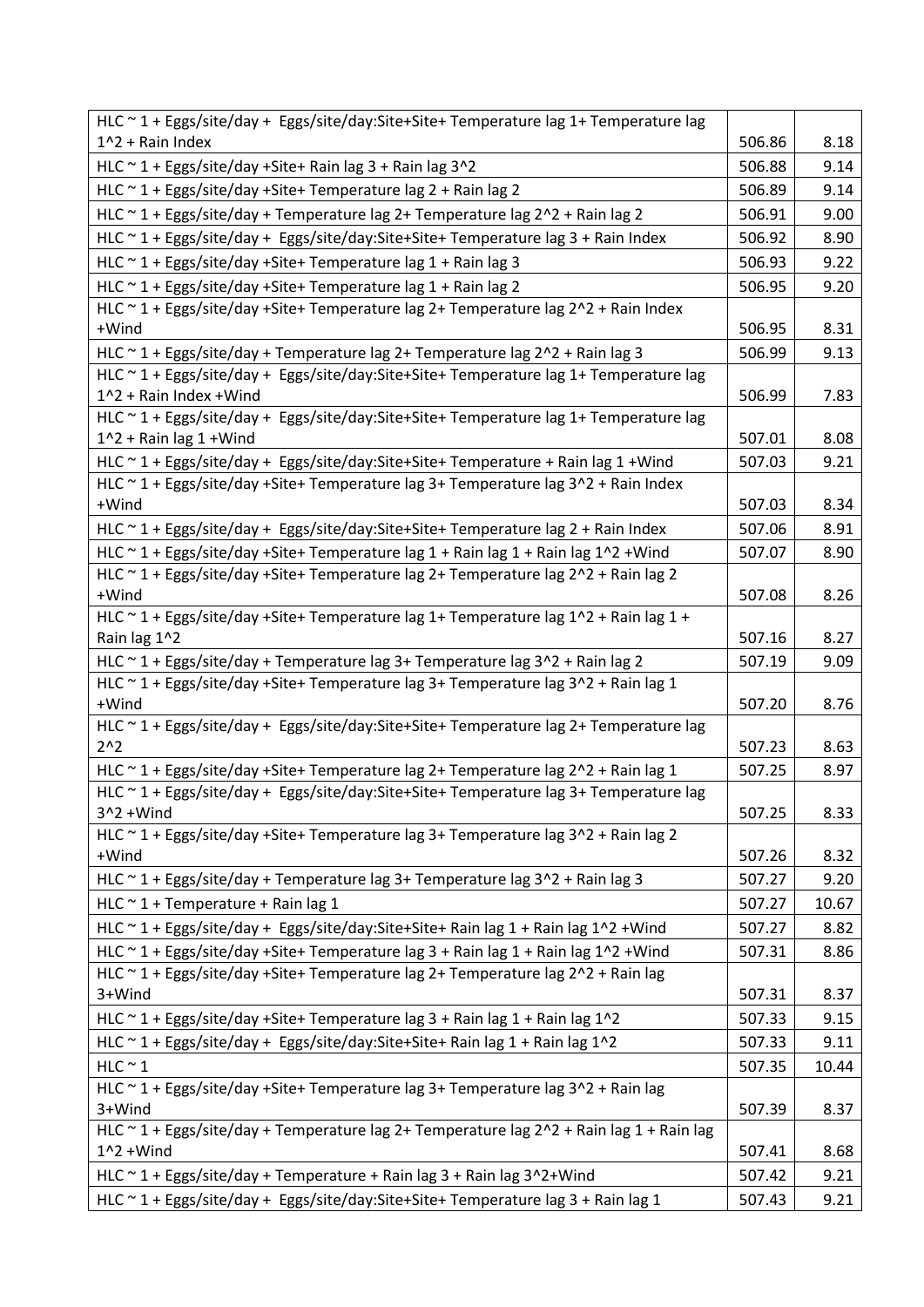| HLC ~ 1 + Eggs/site/day + Temperature lag 1+ Temperature lag 1^2 + Rain lag 2 + Rain lag                                                                                       |        |       |
|--------------------------------------------------------------------------------------------------------------------------------------------------------------------------------|--------|-------|
| $2^{\wedge}2$                                                                                                                                                                  | 507.43 | 8.37  |
| HLC ~ 1 + Eggs/site/day + Temperature lag 1+ Temperature lag 1^2 + Rain lag 3 + Rain lag                                                                                       |        |       |
| 3 <sup>2</sup>                                                                                                                                                                 | 507.47 | 8.41  |
| HLC ~ 1 + Eggs/site/day +Site+ Temperature lag 3+ Temperature lag 3^2 + Rain lag 1                                                                                             | 507.47 | 9.18  |
| HLC ~ 1 + Eggs/site/day + Eggs/site/day:Site+Site+ Temperature lag 1 + Rain lag 1 + Wind                                                                                       | 507.47 | 9.02  |
| HLC ~ 1 + Eggs/site/day +Site+ Temperature lag 2 + Rain lag 1 + Rain lag 1^2 + Wind                                                                                            | 507.49 | 8.87  |
| HLC $\sim$ 1 + Eggs/site/day +Site+ Temperature lag 1 + Rain lag 1 + Rain lag 1^2                                                                                              | 507.50 | 9.18  |
| HLC ~ 1 + Eggs/site/day + Eggs/site/day:Site+Site+ Temperature + Rain lag 3                                                                                                    | 507.55 | 9.31  |
| HLC ~ 1 + Eggs/site/day + Eggs/site/day:Site+Site+ Temperature + Rain lag 2                                                                                                    | 507.56 | 9.34  |
| HLC ~ 1 + Eggs/site/day +Site+ Temperature lag 2 + Rain lag 1 + Rain lag 1^2                                                                                                   | 507.57 | 9.14  |
| HLC ~ 1 + Eggs/site/day + Eggs/site/day:Site+Site+ Temperature lag 3 + Rain lag 1 + Wind                                                                                       | 507.59 | 8.94  |
| HLC ~ 1 + Eggs/site/day + Eggs/site/day:Site+Site+ Temperature lag 3+ Temperature lag                                                                                          |        |       |
| 3 <sub>2</sub>                                                                                                                                                                 | 507.60 | 8.69  |
| HLC ~ 1 + Eggs/site/day + Eggs/site/day:Site+Site+ Temperature lag 1+ Temperature lag                                                                                          |        |       |
| 1^2 + Rain lag 3 + Rain lag 3^2+Wind                                                                                                                                           | 507.63 | 7.34  |
| HLC $\sim$ 1 + Eggs/site/day + Temperature lag 1 + Rain lag 3 + Rain lag 3 $\sim$ 2+Wind                                                                                       | 507.66 | 9.14  |
| HLC ~ 1 + Eggs/site/day + Eggs/site/day:Site+Site+ Temperature lag 1+ Temperature lag                                                                                          |        |       |
| $1^2$ + Rain lag 2                                                                                                                                                             | 507.66 | 8.05  |
| HLC $\sim$ 1 + Temperature + Temperature $\sim$ 2 + Rain lag 3                                                                                                                 | 507.67 | 9.16  |
| HLC ~ 1 + Eggs/site/day +Site+ Temperature lag 1+ Temperature lag 1^2 + Rain lag 2 +                                                                                           |        |       |
| Rain lag 2^2                                                                                                                                                                   | 507.70 | 7.97  |
| HLC ~ 1 + Eggs/site/day + Eggs/site/day:Site+Site+ Temperature lag 1 + Rain lag 1                                                                                              | 507.71 | 9.28  |
| HLC ~ 1 + Eggs/site/day + Eggs/site/day:Site+Site+ Temperature lag 2 + Rain lag 1                                                                                              | 507.72 | 9.21  |
| HLC ~ 1 + Eggs/site/day + Temperature lag 3 + Rain lag 3 + Rain lag 3^2+Wind                                                                                                   | 507.72 | 9.11  |
| HLC ~ 1 + Eggs/site/day + Eggs/site/day:Site+Site+ Temperature + Temperature^2 + Rain                                                                                          |        |       |
| lag $1 +$ Rain lag $1^2$                                                                                                                                                       | 507.77 | 8.64  |
| HLC ~ 1 + Eggs/site/day + Temperature + Rain lag 2 + Rain lag 2^2 + Wind                                                                                                       | 507.78 | 9.29  |
| $HLC \sim 1 + Wind$                                                                                                                                                            | 507.79 | 10.20 |
| HLC ~ 1 + Eggs/site/day +Site+ Temperature + Rain lag 3 + Rain lag 3^2                                                                                                         | 507.80 | 9.28  |
| HLC ~ 1 + Eggs/site/day + Eggs/site/day:Site+Site+ Temperature lag 1 + Rain Index +Wind                                                                                        | 507.81 | 8.79  |
| HLC ~ 1 + Eggs/site/day +Site+ Temperature lag 1+ Temperature lag 1^2 + Rain lag 3 +                                                                                           | 507.81 |       |
| Rain lag 3^2                                                                                                                                                                   |        | 8.03  |
| HLC ~ 1 + Eggs/site/day +Site+ Temperature lag 2+ Temperature lag 2^2 + Rain lag 2<br>HLC ~ 1 + Eggs/site/day + Temperature lag 3+ Temperature lag 3^2 + Rain lag 1 + Rain lag | 507.82 | 8.70  |
| $1^2$ + Wind                                                                                                                                                                   | 507.82 | 8.81  |
| HLC ~ 1 + Eggs/site/day + Temperature lag 2+ Temperature lag 2^2 + Rain lag 1 + Rain lag                                                                                       |        |       |
| $1^{\prime}2$                                                                                                                                                                  | 507.83 | 9.05  |
| HLC $\sim$ 1 + Eggs/site/day + Temperature lag 1 + Rain lag 2 + Rain lag 2 $\sim$ 2 + Wind                                                                                     | 507.83 | 9.22  |
| HLC ~ 1 + Eggs/site/day + Eggs/site/day:Site+Site+ Temperature lag 2 + Rain lag 1 +Wind                                                                                        | 507.84 | 8.96  |
| HLC ~ 1 + Eggs/site/day + Temperature lag 3 + Rain lag 3 + Rain lag 3^2                                                                                                        | 507.84 | 9.45  |
| HLC $\sim$ 1 + Eggs/site/day +Site+ Temperature + Rain lag 2 + Rain lag 2 $\cdot$ 2                                                                                            | 507.85 | 9.27  |
| HLC ~ 1 + Eggs/site/day + Temperature lag 2 + Rain lag 3 + Rain lag 3^2+Wind                                                                                                   | 507.88 | 9.12  |
| HLC ~ 1 + Eggs/site/day + Eggs/site/day:Site+Site+ Temperature lag 1+ Temperature lag                                                                                          |        |       |
| $1^2$ + Rain lag 1                                                                                                                                                             | 507.89 | 8.48  |
| $HLC \sim 1 + Site+ Temperature$                                                                                                                                               | 507.89 | 10.12 |
| HLC $\sim$ 1 + Eggs/site/day + Temperature lag 3 + Rain lag 2 + Rain lag 2 $\sim$ 2                                                                                            | 507.90 | 9.40  |
| HLC ~ 1 + Temperature + Temperature^2 + Wind                                                                                                                                   | 507.91 | 9.47  |
|                                                                                                                                                                                |        |       |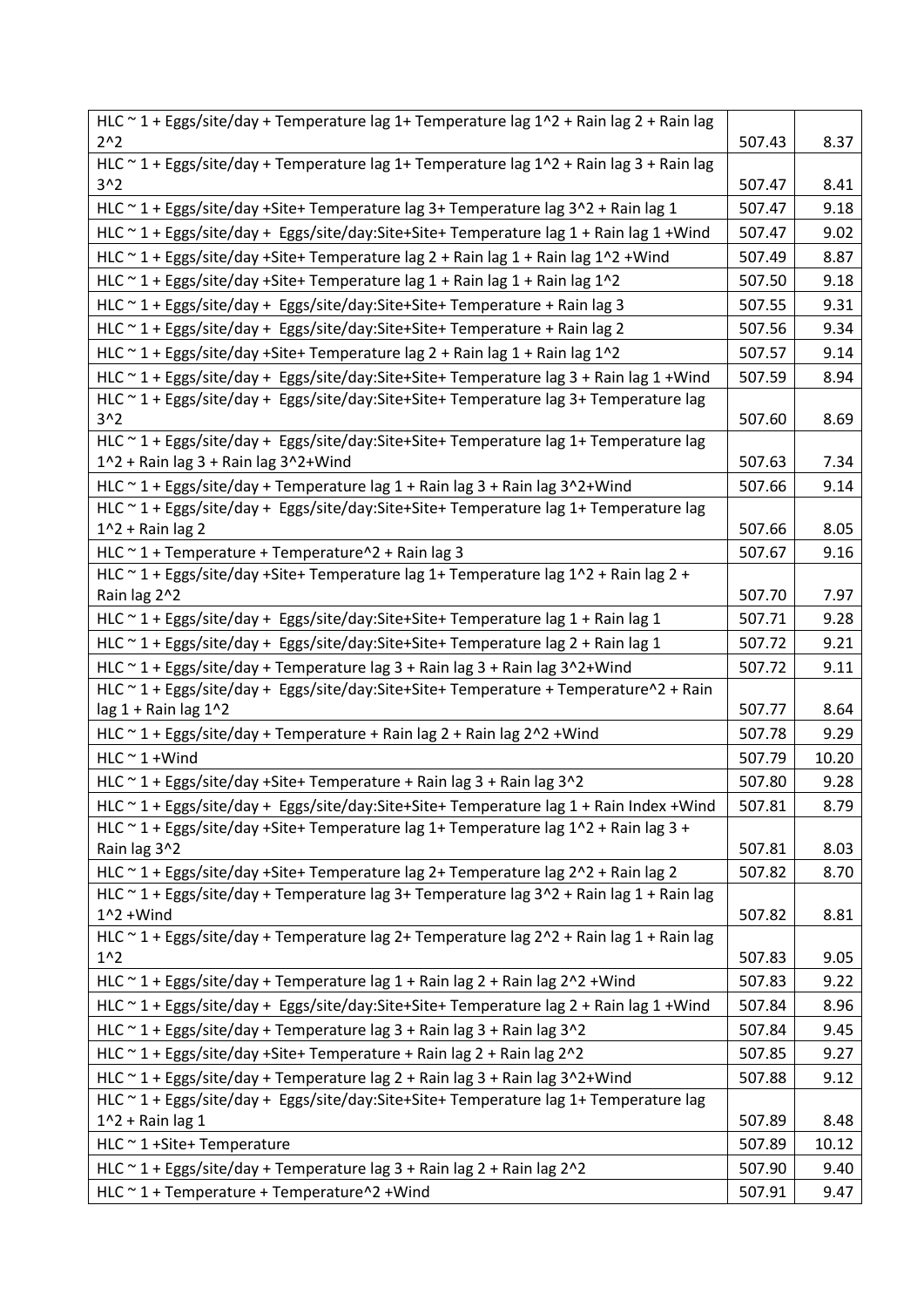| HLC ~ 1 + Eggs/site/day + Eggs/site/day:Site+Site+ Temperature + Rain lag 1 + Rain lag                           |        |       |
|------------------------------------------------------------------------------------------------------------------|--------|-------|
| $1^{\wedge}2$                                                                                                    | 507.94 | 9.41  |
| HLC $\sim$ 1 + Eggs/site/day + Temperature lag 1 + Rain lag 2 + Rain lag 2^2                                     | 507.95 | 9.44  |
| HLC ~ 1 + Eggs/site/day +Site+ Temperature lag 2+ Temperature lag 2^2 + Rain lag 3                               | 507.98 | 8.84  |
| HLC $\sim$ 1 + Eggs/site/day + Temperature lag 2 + Rain lag 3 + Rain lag 3^2                                     | 507.98 | 9.46  |
| HLC ~ 1 + Eggs/site/day + Eggs/site/day:Site+Site+ Temperature + Rain Index + Wind                               | 507.99 | 8.81  |
| HLC ~ 1 + Site + Temperature + Temperature ^ 2                                                                   | 508.00 | 9.54  |
| HLC $\sim$ 1 + Eggs/site/day + Temperature lag 2 + Rain lag 2 + Rain lag 2^2                                     | 508.01 | 9.39  |
| HLC ~ 1 + Eggs/site/day + Eggs/site/day:Site+Site+ Temperature lag 1+ Temperature lag                            |        |       |
| $1^2$ + Rain lag 3                                                                                               | 508.02 | 8.19  |
| HLC ~ 1 + Eggs/site/day +Site+ Temperature lag 3+ Temperature lag 3^2 + Rain lag 2                               | 508.03 | 8.81  |
| HLC ~ 1 + Temperature + Temperature^2 + Rain lag 3+Wind                                                          | 508.08 | 8.58  |
| HLC $\sim$ 1 + Eggs/site/day + Temperature lag 1 + Rain lag 3 + Rain lag 3^2                                     | 508.10 | 9.48  |
| HLC $\sim$ 1 + Temperature + Temperature $\sim$ 2 + Rain lag 1                                                   | 508.11 | 10.19 |
| HLC $\sim$ 1 + Eggs/site/day + Temperature lag 3 + Rain lag 2 + Rain lag 2 $\sim$ 2 + Wind                       | 508.12 | 9.16  |
| HLC ~ 1 + Eggs/site/day + Temperature lag 3+ Temperature lag 3^2 + Rain lag 1 + Rain lag                         |        |       |
| 1 <sup>2</sup>                                                                                                   | 508.12 | 9.21  |
| HLC ~ 1 + Eggs/site/day + Eggs/site/day:Site+Site+ Temperature lag 3 + Rain Index +Wind                          | 508.14 | 8.71  |
| HLC $\sim$ 1 + Temperature + Wind                                                                                | 508.16 | 10.21 |
| HLC ~ 1 + Eggs/site/day + Eggs/site/day:Site+Site+ Temperature + Temperature^2 + Rain                            |        |       |
| lag 2 + Rain lag 2^2                                                                                             | 508.18 | 8.11  |
| HLC ~ 1 + Eggs/site/day +Site+ Temperature lag 3+ Temperature lag 3^2 + Rain lag 3                               | 508.19 | 8.95  |
| HLC ~ 1 + Eggs/site/day + Temperature lag 2 + Rain lag 2 + Rain lag 2^2 + Wind                                   | 508.24 | 9.17  |
| HLC ~ 1 + Eggs/site/day + Eggs/site/day:Site+Site+ Temperature lag 3+ Temperature lag<br>3^2 + Rain Index        | 508.26 | 8.53  |
| HLC ~ 1 + Eggs/site/day +Site+ Temperature lag 2+ Temperature lag 2^2 + Rain lag 1 +                             |        |       |
| Rain lag 1^2 + Wind                                                                                              | 508.28 | 8.33  |
| HLC ~ 1 + Eggs/site/day + Eggs/site/day:Site+Site+ Temperature lag 2 + Rain Index +Wind                          | 508.28 | 8.73  |
| HLC $\sim$ 1 + Temperature + Temperature $\sim$ 2 + Rain Index                                                   | 508.31 | 9.64  |
| HLC ~ 1 + Eggs/site/day + Eggs/site/day:Site+Site+ Temperature lag 2+ Temperature lag                            |        |       |
| 2^2 + Rain Index                                                                                                 | 508.33 | 8.54  |
| $HLC \sim 1 + Temperature + Rain Index$                                                                          | 508.37 | 10.31 |
| HLC $\sim$ 1 + Temperature lag 1 + Wind                                                                          | 508.37 | 10.12 |
| HLC ~ 1 + Eggs/site/day + Eggs/site/day:Site+Site+ Temperature lag 1+ Temperature lag                            |        |       |
| $1^2$ + Rain lag 1 + Rain lag $1^2$ + Wind                                                                       | 508.46 | 7.82  |
| HLC $\sim$ 1 + Temperature lag 1                                                                                 | 508.46 | 10.37 |
| HLC ~ 1 + Eggs/site/day + Eggs/site/day:Site+Site+ Temperature + Temperature^2 + Rain                            |        |       |
| lag 3 + Rain lag 3^2<br>HLC ~ 1 + Eggs/site/day + Temperature lag 2+ Temperature lag 2^2 + Rain lag 2 + Rain lag | 508.57 | 8.08  |
| $2^{\wedge}2$                                                                                                    | 508.65 | 8.78  |
| HLC ~ 1 + Eggs/site/day +Site+ Temperature + Rain lag 3 + Rain lag 3^2+Wind                                      | 508.65 | 8.90  |
| HLC ~ 1 + Eggs/site/day + Eggs/site/day:Site+Site+ Temperature + Rain lag 3+Wind                                 | 508.65 | 8.99  |
| HLC $\sim$ 1 + Temperature + Rain lag 2                                                                          | 508.66 | 10.49 |
| HLC ~ 1 + Eggs/site/day + Eggs/site/day:Site+Site+ Temperature + Rain lag 2 + Wind                               | 508.66 | 9.00  |
| HLC ~ 1 + Eggs/site/day + Temperature lag 2+ Temperature lag 2^2 + Rain lag 2 + Rain lag                         |        |       |
| $2^2 + Wind$                                                                                                     | 508.68 | 8.48  |
| HLC ~ 1 + Temperature + Rain lag 3                                                                               | 508.68 | 10.41 |
| HLC ~ 1 + Eggs/site/day + Eggs/site/day:Site+Site+ Temperature lag 3 + Rain lag 3                                | 508.68 | 9.19  |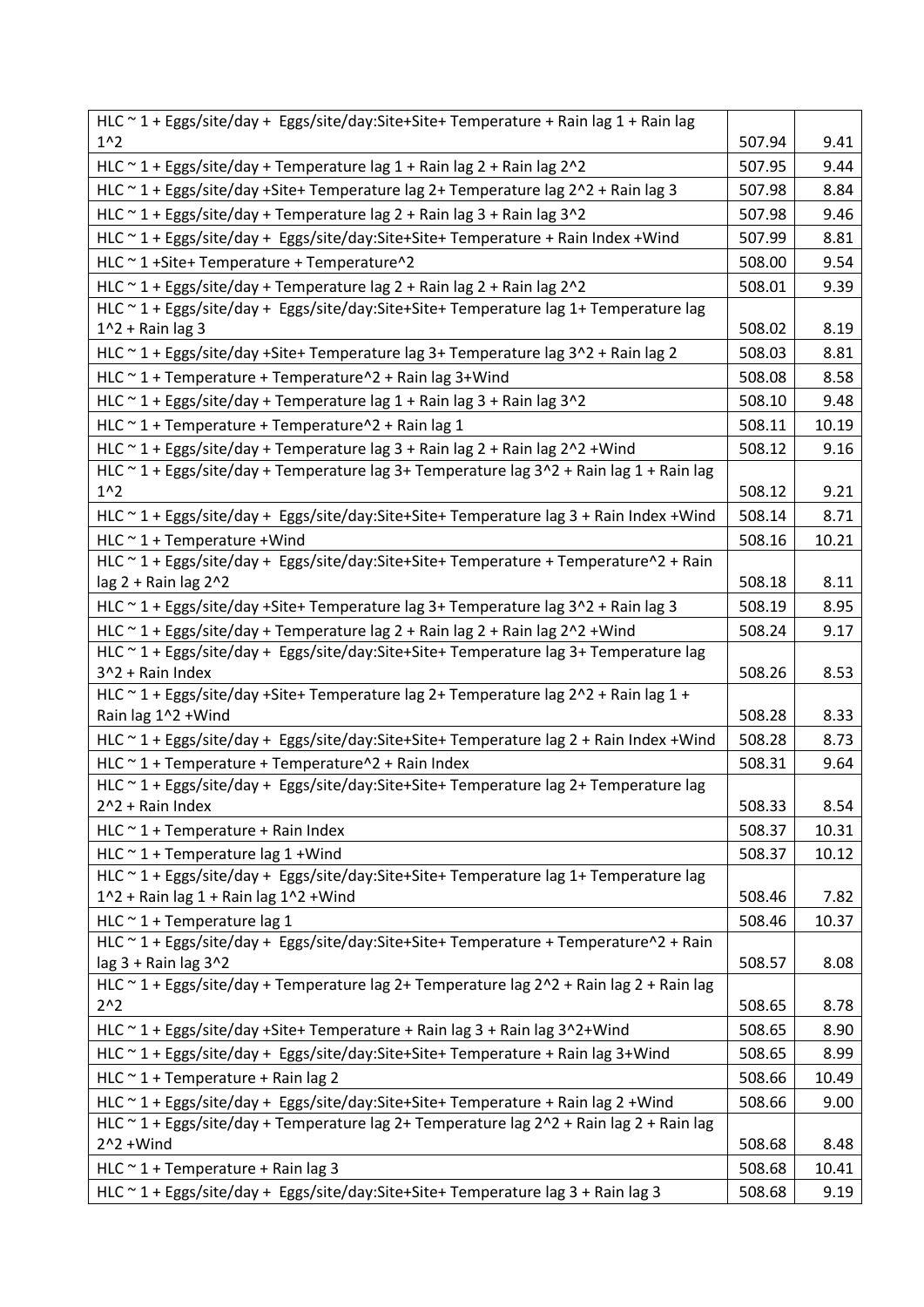| HLC ~ 1 + Eggs/site/day + Eggs/site/day:Site+Site+ Temperature lag 1 + Rain lag 2 +Wind                                         | 508.69 | 8.91  |
|---------------------------------------------------------------------------------------------------------------------------------|--------|-------|
| HLC ~ 1 + Eggs/site/day + Eggs/site/day:Site+Site+ Temperature lag 1 + Rain lag 3+Wind                                          | 508.69 | 8.88  |
| HLC ~ 1 + Eggs/site/day + Eggs/site/day:Site+Site+ Rain lag 3 + Rain lag 3^2+Wind                                               | 508.72 | 8.76  |
| HLC ~ 1 + Eggs/site/day + Eggs/site/day:Site+Site+Temperature lag 3 + Rain lag 2                                                | 508.74 | 9.12  |
| HLC ~ 1 + Eggs/site/day +Site+ Temperature lag 3+ Temperature lag 3^2 + Rain lag 1 +<br>Rain lag 1^2 + Wind                     | 508.75 | 8.48  |
| HLC ~ 1 + Eggs/site/day + Eggs/site/day:Site+Site+ Temperature lag 1+ Temperature lag<br>1^2 + Rain lag 2 + Rain lag 2^2 + Wind | 508.76 | 7.50  |
| HLC $\sim$ 1 + Temperature + Temperature $\sim$ 2 + Rain lag 2                                                                  | 508.78 | 9.66  |
| HLC ~ 1 + Eggs/site/day + Eggs/site/day:Site+Site+ Temperature lag 2 + Rain lag 3                                               | 508.79 | 9.19  |
| $HLC \sim 1 + \text{Site}$                                                                                                      | 508.81 | 10.22 |
| HLC $\sim$ 1 + Rain Index                                                                                                       | 508.81 | 10.40 |
| HLC ~ 1 + Eggs/site/day +Site+ Temperature lag 3 + Rain lag 3 + Rain lag 3^2+Wind                                               | 508.83 | 8.79  |
| HLC ~ 1 + Site + Temperature + Temperature ^ 2 + Rain lag 3                                                                     | 508.83 | 8.94  |
| HLC ~ 1 + Eggs/site/day +Site+ Temperature lag 2+ Temperature lag 2^2 + Rain lag 1 +<br>Rain lag 1^2                            | 508.85 | 8.73  |
| HLC ~ 1 + Eggs/site/day + Eggs/site/day:Site+Site+ Temperature lag 3 + Rain lag 3+Wind                                          | 508.85 | 8.88  |
| HLC ~ 1 + Eggs/site/day +Site+ Temperature lag 1 + Rain lag 3 + Rain lag 3^2+Wind                                               | 508.85 | 8.82  |
| HLC ~ 1 + Eggs/site/day + Eggs/site/day:Site+Site+ Temperature lag 2 + Rain lag 2                                               | 508.86 | 9.11  |
| HLC ~ 1 + Eggs/site/day + Eggs/site/day:Site+Site+ Temperature lag 3 + Rain lag 2 + Wind                                        | 508.86 | 8.83  |
| HLC ~ 1 + Site + Temperature + Temperature ^ 2 + Rain lag 3 + Wind                                                              | 508.87 | 8.31  |
| HLC ~ 1 + Eggs/site/day + Eggs/site/day:Site+Site+ Rain lag 3 + Rain lag 3^2                                                    | 508.89 | 9.12  |
| HLC ~ 1 + Eggs/site/day + Eggs/site/day:Site+Site+ Rain lag 2 + Rain lag 2^2                                                    | 508.89 | 9.07  |
| HLC ~ 1 + Eggs/site/day + Eggs/site/day:Site+Site+ Temperature lag 1 + Rain lag 3                                               | 508.90 | 9.20  |
| HLC ~ 1 + Site + Temperature + Rain lag 1                                                                                       | 508.91 | 10.46 |
| HLC ~ 1 + Eggs/site/day + Eggs/site/day:Site+Site+ Temperature lag 1 + Rain lag 2                                               | 508.93 | 9.19  |
| HLC ~ 1 + Eggs/site/day + Temperature lag 2+ Temperature lag 2^2 + Rain lag 3 + Rain lag<br>3^2+Wind                            | 508.93 | 8.65  |
| HLC ~ 1 + Eggs/site/day + Eggs/site/day:Site+Site+ Temperature lag 2 + Rain lag 3+Wind                                          | 508.99 | 8.89  |
| HLC ~ 1 + Eggs/site/day + Eggs/site/day:Site+Site+ Temperature lag 2 + Rain lag 2 + Wind                                        | 509.00 | 8.84  |
| HLC ~ 1 + Eggs/site/day +Site+ Temperature lag 2 + Rain lag 3 + Rain lag 3^2+Wind                                               | 509.01 | 8.80  |
| HLC ~ 1 + Eggs/site/day + Temperature lag 3+ Temperature lag 3^2 + Rain lag 3 + Rain lag                                        |        |       |
| 3^2+Wind                                                                                                                        | 509.02 | 8.63  |
| HLC ~ 1 + Eggs/site/day +Site+ Temperature + Rain lag 2 + Rain lag 2^2 + Wind                                                   | 509.03 | 8.98  |
| HLC ~ 1 + Eggs/site/day +Site+ Temperature lag 3 + Rain lag 3 + Rain lag 3^2                                                    | 509.03 | 9.16  |
| HLC ~ 1 + Eggs/site/day + Eggs/site/day:Site+Site+ Temperature lag 2+ Temperature lag<br>$2^2 +$ Rain lag 1 + Wind              | 509.04 | 8.52  |
| HLC ~ 1 + Eggs/site/day +Site+ Temperature lag 1 + Rain lag 2 + Rain lag 2^2 + Wind                                             | 509.05 | 8.90  |
| HLC $\sim$ 1 + Rain lag 1                                                                                                       | 509.06 | 10.58 |
| HLC ~ 1 + Eggs/site/day +Site+ Temperature lag 3 + Rain lag 2 + Rain lag 2^2                                                    | 509.06 | 9.09  |
| HLC ~ 1 + Eggs/site/day + Eggs/site/day:Site+Site+ Rain lag 2 + Rain lag 2^2 + Wind                                             | 509.06 | 8.82  |
| HLC ~ 1 + Eggs/site/day + Eggs/site/day:Site+Site+ Temperature lag 2+ Temperature lag<br>2^2 + Rain Index + Wind                | 509.09 | 8.26  |
| HLC ~ 1 + Eggs/site/day + Temperature lag 3+ Temperature lag 3^2 + Rain lag 2 + Rain lag                                        |        |       |
| $2^2 + Wind$                                                                                                                    | 509.15 | 8.60  |
| HLC ~ 1 + Eggs/site/day +Site+ Temperature lag 1 + Rain lag 2 + Rain lag 2^2                                                    | 509.15 | 9.12  |
| HLC ~ 1 + Eggs/site/day +Site+ Temperature lag 2 + Rain lag 2 + Rain lag 2^2                                                    | 509.17 | 9.07  |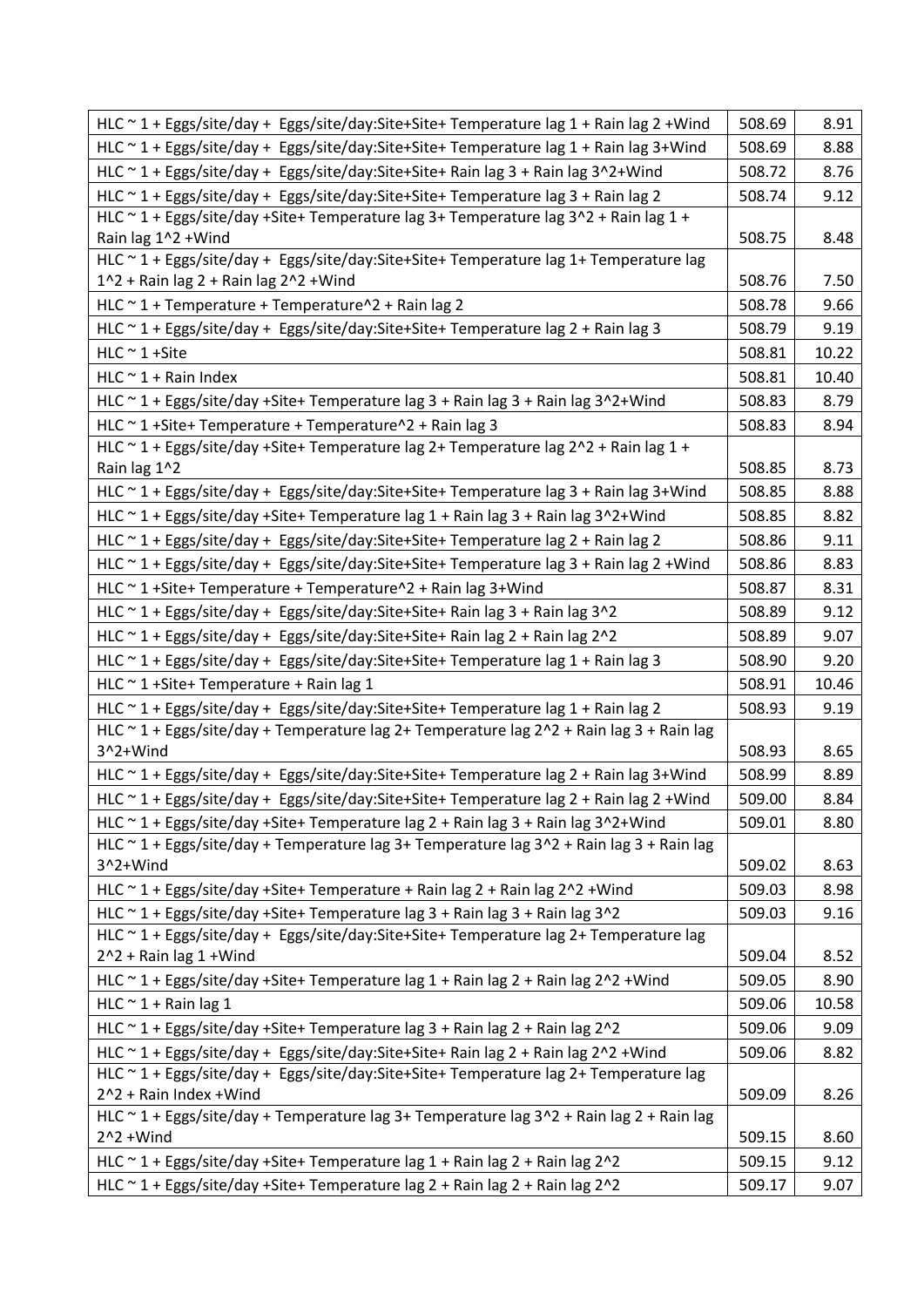| HLC ~ 1 + Eggs/site/day +Site+ Temperature lag 3+ Temperature lag 3^2 + Rain lag 1 +                                         |        |       |
|------------------------------------------------------------------------------------------------------------------------------|--------|-------|
| Rain lag 1^2                                                                                                                 | 509.18 | 8.92  |
| HLC ~ 1 + Eggs/site/day +Site+ Temperature lag 2 + Rain lag 3 + Rain lag 3^2                                                 | 509.18 | 9.16  |
| HLC ~ 1 + Eggs/site/day + Eggs/site/day:Site+Site+ Temperature lag 2+ Temperature lag                                        |        |       |
| $2^2 +$ Rain lag 2 + Wind                                                                                                    | 509.18 | 8.21  |
| HLC ~ 1 + Eggs/site/day + Eggs/site/day:Site+Site+ Temperature lag 3+ Temperature lag                                        |        |       |
| 3^2 + Rain Index + Wind                                                                                                      | 509.21 | 8.29  |
| HLC $\sim$ 1 + Eggs/site/day +Site+ Temperature lag 2+ Temperature lag 2 $\sim$ 2 + Rain lag 2 +                             |        |       |
| Rain lag 2^2 + Wind                                                                                                          | 509.22 | 8.11  |
| HLC ~ 1 + Temperature lag 1+ Temperature lag 1^2 + Wind                                                                      | 509.22 | 9.42  |
| HLC ~ 1 + Eggs/site/day + Eggs/site/day:Site+Site+ Temperature lag 2+ Temperature lag                                        |        |       |
| $2^2 +$ Rain lag 1                                                                                                           | 509.25 | 8.87  |
| HLC ~ 1 + Eggs/site/day + Temperature lag 3+ Temperature lag 3^2 + Rain lag 2 + Rain lag                                     |        |       |
| $2^{n}2$                                                                                                                     | 509.26 | 8.94  |
| HLC ~ 1 + Eggs/site/day +Site+ Temperature lag 3 + Rain lag 2 + Rain lag 2^2 + Wind                                          | 509.27 | 8.85  |
| $HLC \sim 1 + \text{Site+Wind}$                                                                                              | 509.27 | 9.98  |
| HLC ~ 1 + Site + Temperature + Temperature ^ 2 + Wind                                                                        | 509.28 | 9.24  |
| HLC ~ 1 + Eggs/site/day + Eggs/site/day:Site+Site+ Temperature + Rain lag 1 + Rain lag                                       |        |       |
| $1^2$ + Wind                                                                                                                 | 509.32 | 9.07  |
| HLC $\sim$ 1 + Temperature + Rain lag 1 + Wind                                                                               | 509.32 | 10.52 |
| HLC ~ 1 + Eggs/site/day +Site+ Temperature lag 1 + Rain lag 3 + Rain lag 3^2                                                 | 509.34 | 9.18  |
| HLC ~ 1 + Eggs/site/day +Site+ Temperature lag 2+ Temperature lag 2^2 + Rain lag 2 +                                         |        |       |
| Rain lag 2^2                                                                                                                 | 509.39 | 8.45  |
| HLC ~ 1 + Eggs/site/day +Site+ Temperature lag 2 + Rain lag 2 + Rain lag 2^2 + Wind                                          | 509.40 | 8.85  |
| HLC ~ 1 + Eggs/site/day + Eggs/site/day:Site+Site+ Temperature lag 2+ Temperature lag                                        |        |       |
| 2^2 + Rain lag 3+Wind                                                                                                        | 509.41 | 8.32  |
| HLC ~ 1 + Eggs/site/day + Eggs/site/day:Site+Site+ Temperature lag 3+ Temperature lag                                        |        |       |
| 3^2 + Rain lag 2 + Wind                                                                                                      | 509.41 | 8.26  |
| HLC ~ 1 + Eggs/site/day + Temperature lag 2+ Temperature lag 2^2 + Rain lag 3 + Rain lag                                     |        |       |
| 3 <sup>2</sup>                                                                                                               | 509.44 | 9.11  |
| HLC ~ 1 + Eggs/site/day + Eggs/site/day:Site+Site+ Temperature lag 3+ Temperature lag                                        |        |       |
| $3^2 +$ Rain lag 1 + Wind                                                                                                    | 509.45 | 8.68  |
| HLC ~ 1 + Eggs/site/day + Eggs/site/day:Site+Site+ Temperature lag 1+ Temperature lag<br>$1^2$ + Rain lag 1 + Rain lag $1^2$ | 509.46 | 8.23  |
| HLC ~ 1 + Eggs/site/day + Eggs/site/day:Site+Site+ Temperature lag 3+ Temperature lag                                        |        |       |
| 3^2 + Rain lag 3+Wind                                                                                                        | 509.52 | 8.31  |
| HLC $\sim$ 1 + Temperature lag 1 + Rain Index                                                                                | 509.53 | 10.33 |
|                                                                                                                              |        |       |
| HLC $\sim$ 1 + Temperature lag 2<br>HLC ~ 1 + Eggs/site/day + Eggs/site/day:Site+Site+ Temperature lag 3+ Temperature lag    | 509.54 | 10.44 |
| $3^2 +$ Rain lag 1                                                                                                           | 509.54 | 9.07  |
| HLC ~ 1 + Eggs/site/day + Eggs/site/day:Site+Site+ Temperature lag 1 + Rain lag 1 + Rain                                     |        |       |
| lag 1^2 +Wind                                                                                                                | 509.54 | 8.88  |
| HLC ~ 1 + Eggs/site/day + Eggs/site/day:Site+Site+ Temperature lag 3 + Rain lag 1 + Rain                                     |        |       |
| lag 1^2                                                                                                                      | 509.58 | 9.11  |
| HLC $\sim$ 1 + Rain lag 3                                                                                                    | 509.59 | 10.49 |
| HLC $\sim$ 1 + Temperature lag 3                                                                                             | 509.59 | 10.45 |
| HLC $\sim$ 1 + Rain lag 2                                                                                                    | 509.59 | 10.46 |
|                                                                                                                              |        |       |
| HLC $\sim$ 1 + Rain lag 1 + Wind                                                                                             | 509.59 | 10.34 |
| HLC $\sim$ 1 + Temperature + Rain lag 1 + Rain lag 1^2                                                                       | 509.65 | 10.68 |
| HLC ~ 1 + Temperature lag 1+ Temperature lag 1^2                                                                             | 509.66 | 9.80  |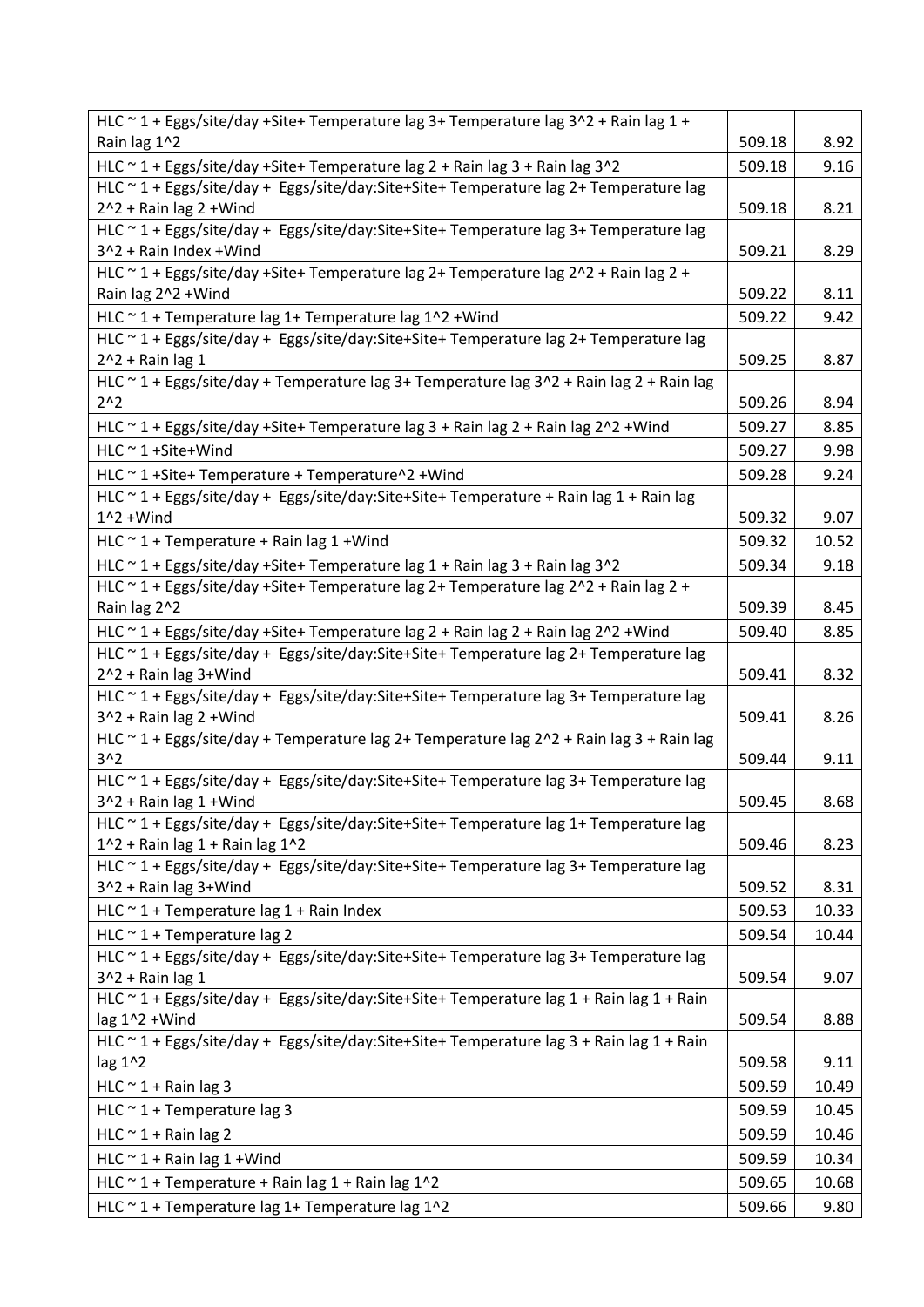| $3^2$<br>509.67<br>9.16<br>HLC ~ 1 + Eggs/site/day + Eggs/site/day:Site+Site+ Temperature lag 2+ Temperature lag<br>$2^2 +$ Rain lag 2<br>509.69<br>8.63<br>HLC ~ 1 + Site + Temperature + Temperature ^ 2 + Rain lag 1<br>509.71<br>10.00<br>HLC ~ 1 + Site + Temperature + Wind<br>509.71<br>9.98<br>HLC ~ 1 + Eggs/site/day +Site+ Temperature lag 3+ Temperature lag 3^2 + Rain lag 2 +<br>8.25<br>Rain lag 2^2 + Wind<br>509.72<br>HLC ~ 1 + Eggs/site/day +Site+ Temperature lag 2+ Temperature lag 2^2 + Rain lag 3 +<br>Rain lag 3^2+Wind<br>509.73<br>8.31<br>HLC ~ 1 + Site + Temperature + Temperature ^ 2 + Rain Index<br>509.74<br>9.40<br>HLC ~ 1 + Eggs/site/day +Site+ Temperature lag 3+ Temperature lag 3^2 + Rain lag 3 +<br>509.74<br>8.30<br>Rain lag 3^2+Wind<br>HLC ~ 1 + Eggs/site/day + Eggs/site/day:Site+Site+ Temperature lag 3 + Rain lag 1 + Rain<br>509.75<br>lag $1^2$ + Wind<br>8.83<br>HLC ~ 1 + Eggs/site/day + Eggs/site/day:Site+Site+ Temperature lag 1 + Rain lag 1 + Rain<br>lag 1^2<br>509.78<br>9.15<br>HLC ~ 1 + Temperature + Temperature^2 + Rain lag 2 + Wind<br>509.80<br>9.13<br>HLC ~ 1 + Eggs/site/day + Eggs/site/day:Site+Site+ Temperature lag 2 + Rain lag 1 + Rain<br>9.10<br>lag 1^2<br>509.83<br>HLC ~ 1 + Eggs/site/day + Eggs/site/day:Site+Site+ Temperature lag 2+ Temperature lag<br>$2^2$ + Rain lag 3<br>509.84<br>8.77<br>HLC ~ 1 + Temperature + Temperature^2 + Rain lag 1 + Wind<br>509.85<br>9.87<br>HLC $\sim$ 1 + Temperature lag 2 + Wind<br>509.87<br>10.19<br>HLC $\sim$ 1+Site+ Temperature lag 1+Wind<br>509.90<br>9.88<br>$HLC \sim 1 +$ Rain Index + Wind<br>509.92<br>10.21<br>HLC $\sim$ 1 +Site+ Temperature + Rain Index<br>10.08<br>509.93<br>HLC ~ 1 + Eggs/site/day + Eggs/site/day:Site+Site+ Temperature + Rain lag 3 + Rain lag<br>3 <sub>2</sub><br>509.94<br>9.26<br>HLC ~ 1 + Eggs/site/day + Eggs/site/day:Site+Site+ Temperature lag 2 + Rain lag 1 + Rain<br>lag $1^2$ + Wind<br>509.95<br>8.84<br>HLC ~ 1 + Eggs/site/day + Eggs/site/day:Site+Site+ Temperature lag 3+ Temperature lag<br>8.73<br>509.96<br>$3^2 +$ Rain lag 2<br>HLC ~ 1 + Site + Temperature lag 1<br>509.97<br>10.14<br>HLC ~ 1 + Eggs/site/day + Eggs/site/day:Site+Site+ Temperature lag 1+ Temperature lag<br>$1^2$ + Rain lag 2 + Rain lag $2^2$<br>7.97<br>509.99<br>HLC ~ 1 + Eggs/site/day + Eggs/site/day:Site+Site+ Temperature lag 1+ Temperature lag<br>$1^2$ + Rain lag 3 + Rain lag $3^2$<br>510.00<br>8.02<br>HLC ~ 1 + Eggs/site/day +Site+ Temperature lag 3+ Temperature lag 3^2 + Rain lag 2 +<br>510.00<br>8.63<br>Rain lag 2^2<br>HLC ~ 1 + Eggs/site/day + Eggs/site/day:Site+Site+ Temperature + Rain lag 2 + Rain lag<br>$2^{\wedge}2$<br>510.01<br>9.27<br>HLC $\sim$ 1 + Temperature lag 3 + Wind<br>510.05<br>10.21<br>HLC ~ 1 + Temperature + Temperature^2 + Rain Index + Wind<br>510.07<br>9.42<br>HLC ~ 1 + Temperature + Temperature^2 + Rain lag 3 + Rain lag 3^2<br>510.09<br>9.19<br>HLC $\sim$ 1 + Rain lag 2 + Wind<br>510.10<br>10.21<br>HLC ~ 1 + Eggs/site/day + Eggs/site/day:Site+Site+ Temperature lag 3+ Temperature lag<br>$3^2 +$ Rain lag 3<br>8.86<br>510.10<br>HLC $\sim$ 1 + Rain lag 3+Wind<br>510.10<br>10.23<br>HLC ~ 1 + Site + Temperature + Temperature ^ 2 + Rain lag 2<br>510.13<br>9.50 | HLC ~ 1 + Eggs/site/day + Temperature lag 3+ Temperature lag 3^2 + Rain lag 3 + Rain lag |  |
|----------------------------------------------------------------------------------------------------------------------------------------------------------------------------------------------------------------------------------------------------------------------------------------------------------------------------------------------------------------------------------------------------------------------------------------------------------------------------------------------------------------------------------------------------------------------------------------------------------------------------------------------------------------------------------------------------------------------------------------------------------------------------------------------------------------------------------------------------------------------------------------------------------------------------------------------------------------------------------------------------------------------------------------------------------------------------------------------------------------------------------------------------------------------------------------------------------------------------------------------------------------------------------------------------------------------------------------------------------------------------------------------------------------------------------------------------------------------------------------------------------------------------------------------------------------------------------------------------------------------------------------------------------------------------------------------------------------------------------------------------------------------------------------------------------------------------------------------------------------------------------------------------------------------------------------------------------------------------------------------------------------------------------------------------------------------------------------------------------------------------------------------------------------------------------------------------------------------------------------------------------------------------------------------------------------------------------------------------------------------------------------------------------------------------------------------------------------------------------------------------------------------------------------------------------------------------------------------------------------------------------------------------------------------------------------------------------------------------------------------------------------------------------------------------------------------------------------------------------------------------------------------------------------------------------------------------------------------------------------------------------------------------------------------------------------------------------------------------------------------------------------------------------------------------------------------------------------------------------------------------------------------------------------------------------------------|------------------------------------------------------------------------------------------|--|
|                                                                                                                                                                                                                                                                                                                                                                                                                                                                                                                                                                                                                                                                                                                                                                                                                                                                                                                                                                                                                                                                                                                                                                                                                                                                                                                                                                                                                                                                                                                                                                                                                                                                                                                                                                                                                                                                                                                                                                                                                                                                                                                                                                                                                                                                                                                                                                                                                                                                                                                                                                                                                                                                                                                                                                                                                                                                                                                                                                                                                                                                                                                                                                                                                                                                                                                      |                                                                                          |  |
|                                                                                                                                                                                                                                                                                                                                                                                                                                                                                                                                                                                                                                                                                                                                                                                                                                                                                                                                                                                                                                                                                                                                                                                                                                                                                                                                                                                                                                                                                                                                                                                                                                                                                                                                                                                                                                                                                                                                                                                                                                                                                                                                                                                                                                                                                                                                                                                                                                                                                                                                                                                                                                                                                                                                                                                                                                                                                                                                                                                                                                                                                                                                                                                                                                                                                                                      |                                                                                          |  |
|                                                                                                                                                                                                                                                                                                                                                                                                                                                                                                                                                                                                                                                                                                                                                                                                                                                                                                                                                                                                                                                                                                                                                                                                                                                                                                                                                                                                                                                                                                                                                                                                                                                                                                                                                                                                                                                                                                                                                                                                                                                                                                                                                                                                                                                                                                                                                                                                                                                                                                                                                                                                                                                                                                                                                                                                                                                                                                                                                                                                                                                                                                                                                                                                                                                                                                                      |                                                                                          |  |
|                                                                                                                                                                                                                                                                                                                                                                                                                                                                                                                                                                                                                                                                                                                                                                                                                                                                                                                                                                                                                                                                                                                                                                                                                                                                                                                                                                                                                                                                                                                                                                                                                                                                                                                                                                                                                                                                                                                                                                                                                                                                                                                                                                                                                                                                                                                                                                                                                                                                                                                                                                                                                                                                                                                                                                                                                                                                                                                                                                                                                                                                                                                                                                                                                                                                                                                      |                                                                                          |  |
|                                                                                                                                                                                                                                                                                                                                                                                                                                                                                                                                                                                                                                                                                                                                                                                                                                                                                                                                                                                                                                                                                                                                                                                                                                                                                                                                                                                                                                                                                                                                                                                                                                                                                                                                                                                                                                                                                                                                                                                                                                                                                                                                                                                                                                                                                                                                                                                                                                                                                                                                                                                                                                                                                                                                                                                                                                                                                                                                                                                                                                                                                                                                                                                                                                                                                                                      |                                                                                          |  |
|                                                                                                                                                                                                                                                                                                                                                                                                                                                                                                                                                                                                                                                                                                                                                                                                                                                                                                                                                                                                                                                                                                                                                                                                                                                                                                                                                                                                                                                                                                                                                                                                                                                                                                                                                                                                                                                                                                                                                                                                                                                                                                                                                                                                                                                                                                                                                                                                                                                                                                                                                                                                                                                                                                                                                                                                                                                                                                                                                                                                                                                                                                                                                                                                                                                                                                                      |                                                                                          |  |
|                                                                                                                                                                                                                                                                                                                                                                                                                                                                                                                                                                                                                                                                                                                                                                                                                                                                                                                                                                                                                                                                                                                                                                                                                                                                                                                                                                                                                                                                                                                                                                                                                                                                                                                                                                                                                                                                                                                                                                                                                                                                                                                                                                                                                                                                                                                                                                                                                                                                                                                                                                                                                                                                                                                                                                                                                                                                                                                                                                                                                                                                                                                                                                                                                                                                                                                      |                                                                                          |  |
|                                                                                                                                                                                                                                                                                                                                                                                                                                                                                                                                                                                                                                                                                                                                                                                                                                                                                                                                                                                                                                                                                                                                                                                                                                                                                                                                                                                                                                                                                                                                                                                                                                                                                                                                                                                                                                                                                                                                                                                                                                                                                                                                                                                                                                                                                                                                                                                                                                                                                                                                                                                                                                                                                                                                                                                                                                                                                                                                                                                                                                                                                                                                                                                                                                                                                                                      |                                                                                          |  |
|                                                                                                                                                                                                                                                                                                                                                                                                                                                                                                                                                                                                                                                                                                                                                                                                                                                                                                                                                                                                                                                                                                                                                                                                                                                                                                                                                                                                                                                                                                                                                                                                                                                                                                                                                                                                                                                                                                                                                                                                                                                                                                                                                                                                                                                                                                                                                                                                                                                                                                                                                                                                                                                                                                                                                                                                                                                                                                                                                                                                                                                                                                                                                                                                                                                                                                                      |                                                                                          |  |
|                                                                                                                                                                                                                                                                                                                                                                                                                                                                                                                                                                                                                                                                                                                                                                                                                                                                                                                                                                                                                                                                                                                                                                                                                                                                                                                                                                                                                                                                                                                                                                                                                                                                                                                                                                                                                                                                                                                                                                                                                                                                                                                                                                                                                                                                                                                                                                                                                                                                                                                                                                                                                                                                                                                                                                                                                                                                                                                                                                                                                                                                                                                                                                                                                                                                                                                      |                                                                                          |  |
|                                                                                                                                                                                                                                                                                                                                                                                                                                                                                                                                                                                                                                                                                                                                                                                                                                                                                                                                                                                                                                                                                                                                                                                                                                                                                                                                                                                                                                                                                                                                                                                                                                                                                                                                                                                                                                                                                                                                                                                                                                                                                                                                                                                                                                                                                                                                                                                                                                                                                                                                                                                                                                                                                                                                                                                                                                                                                                                                                                                                                                                                                                                                                                                                                                                                                                                      |                                                                                          |  |
|                                                                                                                                                                                                                                                                                                                                                                                                                                                                                                                                                                                                                                                                                                                                                                                                                                                                                                                                                                                                                                                                                                                                                                                                                                                                                                                                                                                                                                                                                                                                                                                                                                                                                                                                                                                                                                                                                                                                                                                                                                                                                                                                                                                                                                                                                                                                                                                                                                                                                                                                                                                                                                                                                                                                                                                                                                                                                                                                                                                                                                                                                                                                                                                                                                                                                                                      |                                                                                          |  |
|                                                                                                                                                                                                                                                                                                                                                                                                                                                                                                                                                                                                                                                                                                                                                                                                                                                                                                                                                                                                                                                                                                                                                                                                                                                                                                                                                                                                                                                                                                                                                                                                                                                                                                                                                                                                                                                                                                                                                                                                                                                                                                                                                                                                                                                                                                                                                                                                                                                                                                                                                                                                                                                                                                                                                                                                                                                                                                                                                                                                                                                                                                                                                                                                                                                                                                                      |                                                                                          |  |
|                                                                                                                                                                                                                                                                                                                                                                                                                                                                                                                                                                                                                                                                                                                                                                                                                                                                                                                                                                                                                                                                                                                                                                                                                                                                                                                                                                                                                                                                                                                                                                                                                                                                                                                                                                                                                                                                                                                                                                                                                                                                                                                                                                                                                                                                                                                                                                                                                                                                                                                                                                                                                                                                                                                                                                                                                                                                                                                                                                                                                                                                                                                                                                                                                                                                                                                      |                                                                                          |  |
|                                                                                                                                                                                                                                                                                                                                                                                                                                                                                                                                                                                                                                                                                                                                                                                                                                                                                                                                                                                                                                                                                                                                                                                                                                                                                                                                                                                                                                                                                                                                                                                                                                                                                                                                                                                                                                                                                                                                                                                                                                                                                                                                                                                                                                                                                                                                                                                                                                                                                                                                                                                                                                                                                                                                                                                                                                                                                                                                                                                                                                                                                                                                                                                                                                                                                                                      |                                                                                          |  |
|                                                                                                                                                                                                                                                                                                                                                                                                                                                                                                                                                                                                                                                                                                                                                                                                                                                                                                                                                                                                                                                                                                                                                                                                                                                                                                                                                                                                                                                                                                                                                                                                                                                                                                                                                                                                                                                                                                                                                                                                                                                                                                                                                                                                                                                                                                                                                                                                                                                                                                                                                                                                                                                                                                                                                                                                                                                                                                                                                                                                                                                                                                                                                                                                                                                                                                                      |                                                                                          |  |
|                                                                                                                                                                                                                                                                                                                                                                                                                                                                                                                                                                                                                                                                                                                                                                                                                                                                                                                                                                                                                                                                                                                                                                                                                                                                                                                                                                                                                                                                                                                                                                                                                                                                                                                                                                                                                                                                                                                                                                                                                                                                                                                                                                                                                                                                                                                                                                                                                                                                                                                                                                                                                                                                                                                                                                                                                                                                                                                                                                                                                                                                                                                                                                                                                                                                                                                      |                                                                                          |  |
|                                                                                                                                                                                                                                                                                                                                                                                                                                                                                                                                                                                                                                                                                                                                                                                                                                                                                                                                                                                                                                                                                                                                                                                                                                                                                                                                                                                                                                                                                                                                                                                                                                                                                                                                                                                                                                                                                                                                                                                                                                                                                                                                                                                                                                                                                                                                                                                                                                                                                                                                                                                                                                                                                                                                                                                                                                                                                                                                                                                                                                                                                                                                                                                                                                                                                                                      |                                                                                          |  |
|                                                                                                                                                                                                                                                                                                                                                                                                                                                                                                                                                                                                                                                                                                                                                                                                                                                                                                                                                                                                                                                                                                                                                                                                                                                                                                                                                                                                                                                                                                                                                                                                                                                                                                                                                                                                                                                                                                                                                                                                                                                                                                                                                                                                                                                                                                                                                                                                                                                                                                                                                                                                                                                                                                                                                                                                                                                                                                                                                                                                                                                                                                                                                                                                                                                                                                                      |                                                                                          |  |
|                                                                                                                                                                                                                                                                                                                                                                                                                                                                                                                                                                                                                                                                                                                                                                                                                                                                                                                                                                                                                                                                                                                                                                                                                                                                                                                                                                                                                                                                                                                                                                                                                                                                                                                                                                                                                                                                                                                                                                                                                                                                                                                                                                                                                                                                                                                                                                                                                                                                                                                                                                                                                                                                                                                                                                                                                                                                                                                                                                                                                                                                                                                                                                                                                                                                                                                      |                                                                                          |  |
|                                                                                                                                                                                                                                                                                                                                                                                                                                                                                                                                                                                                                                                                                                                                                                                                                                                                                                                                                                                                                                                                                                                                                                                                                                                                                                                                                                                                                                                                                                                                                                                                                                                                                                                                                                                                                                                                                                                                                                                                                                                                                                                                                                                                                                                                                                                                                                                                                                                                                                                                                                                                                                                                                                                                                                                                                                                                                                                                                                                                                                                                                                                                                                                                                                                                                                                      |                                                                                          |  |
|                                                                                                                                                                                                                                                                                                                                                                                                                                                                                                                                                                                                                                                                                                                                                                                                                                                                                                                                                                                                                                                                                                                                                                                                                                                                                                                                                                                                                                                                                                                                                                                                                                                                                                                                                                                                                                                                                                                                                                                                                                                                                                                                                                                                                                                                                                                                                                                                                                                                                                                                                                                                                                                                                                                                                                                                                                                                                                                                                                                                                                                                                                                                                                                                                                                                                                                      |                                                                                          |  |
|                                                                                                                                                                                                                                                                                                                                                                                                                                                                                                                                                                                                                                                                                                                                                                                                                                                                                                                                                                                                                                                                                                                                                                                                                                                                                                                                                                                                                                                                                                                                                                                                                                                                                                                                                                                                                                                                                                                                                                                                                                                                                                                                                                                                                                                                                                                                                                                                                                                                                                                                                                                                                                                                                                                                                                                                                                                                                                                                                                                                                                                                                                                                                                                                                                                                                                                      |                                                                                          |  |
|                                                                                                                                                                                                                                                                                                                                                                                                                                                                                                                                                                                                                                                                                                                                                                                                                                                                                                                                                                                                                                                                                                                                                                                                                                                                                                                                                                                                                                                                                                                                                                                                                                                                                                                                                                                                                                                                                                                                                                                                                                                                                                                                                                                                                                                                                                                                                                                                                                                                                                                                                                                                                                                                                                                                                                                                                                                                                                                                                                                                                                                                                                                                                                                                                                                                                                                      |                                                                                          |  |
|                                                                                                                                                                                                                                                                                                                                                                                                                                                                                                                                                                                                                                                                                                                                                                                                                                                                                                                                                                                                                                                                                                                                                                                                                                                                                                                                                                                                                                                                                                                                                                                                                                                                                                                                                                                                                                                                                                                                                                                                                                                                                                                                                                                                                                                                                                                                                                                                                                                                                                                                                                                                                                                                                                                                                                                                                                                                                                                                                                                                                                                                                                                                                                                                                                                                                                                      |                                                                                          |  |
|                                                                                                                                                                                                                                                                                                                                                                                                                                                                                                                                                                                                                                                                                                                                                                                                                                                                                                                                                                                                                                                                                                                                                                                                                                                                                                                                                                                                                                                                                                                                                                                                                                                                                                                                                                                                                                                                                                                                                                                                                                                                                                                                                                                                                                                                                                                                                                                                                                                                                                                                                                                                                                                                                                                                                                                                                                                                                                                                                                                                                                                                                                                                                                                                                                                                                                                      |                                                                                          |  |
|                                                                                                                                                                                                                                                                                                                                                                                                                                                                                                                                                                                                                                                                                                                                                                                                                                                                                                                                                                                                                                                                                                                                                                                                                                                                                                                                                                                                                                                                                                                                                                                                                                                                                                                                                                                                                                                                                                                                                                                                                                                                                                                                                                                                                                                                                                                                                                                                                                                                                                                                                                                                                                                                                                                                                                                                                                                                                                                                                                                                                                                                                                                                                                                                                                                                                                                      |                                                                                          |  |
|                                                                                                                                                                                                                                                                                                                                                                                                                                                                                                                                                                                                                                                                                                                                                                                                                                                                                                                                                                                                                                                                                                                                                                                                                                                                                                                                                                                                                                                                                                                                                                                                                                                                                                                                                                                                                                                                                                                                                                                                                                                                                                                                                                                                                                                                                                                                                                                                                                                                                                                                                                                                                                                                                                                                                                                                                                                                                                                                                                                                                                                                                                                                                                                                                                                                                                                      |                                                                                          |  |
|                                                                                                                                                                                                                                                                                                                                                                                                                                                                                                                                                                                                                                                                                                                                                                                                                                                                                                                                                                                                                                                                                                                                                                                                                                                                                                                                                                                                                                                                                                                                                                                                                                                                                                                                                                                                                                                                                                                                                                                                                                                                                                                                                                                                                                                                                                                                                                                                                                                                                                                                                                                                                                                                                                                                                                                                                                                                                                                                                                                                                                                                                                                                                                                                                                                                                                                      |                                                                                          |  |
|                                                                                                                                                                                                                                                                                                                                                                                                                                                                                                                                                                                                                                                                                                                                                                                                                                                                                                                                                                                                                                                                                                                                                                                                                                                                                                                                                                                                                                                                                                                                                                                                                                                                                                                                                                                                                                                                                                                                                                                                                                                                                                                                                                                                                                                                                                                                                                                                                                                                                                                                                                                                                                                                                                                                                                                                                                                                                                                                                                                                                                                                                                                                                                                                                                                                                                                      |                                                                                          |  |
|                                                                                                                                                                                                                                                                                                                                                                                                                                                                                                                                                                                                                                                                                                                                                                                                                                                                                                                                                                                                                                                                                                                                                                                                                                                                                                                                                                                                                                                                                                                                                                                                                                                                                                                                                                                                                                                                                                                                                                                                                                                                                                                                                                                                                                                                                                                                                                                                                                                                                                                                                                                                                                                                                                                                                                                                                                                                                                                                                                                                                                                                                                                                                                                                                                                                                                                      |                                                                                          |  |
|                                                                                                                                                                                                                                                                                                                                                                                                                                                                                                                                                                                                                                                                                                                                                                                                                                                                                                                                                                                                                                                                                                                                                                                                                                                                                                                                                                                                                                                                                                                                                                                                                                                                                                                                                                                                                                                                                                                                                                                                                                                                                                                                                                                                                                                                                                                                                                                                                                                                                                                                                                                                                                                                                                                                                                                                                                                                                                                                                                                                                                                                                                                                                                                                                                                                                                                      |                                                                                          |  |
|                                                                                                                                                                                                                                                                                                                                                                                                                                                                                                                                                                                                                                                                                                                                                                                                                                                                                                                                                                                                                                                                                                                                                                                                                                                                                                                                                                                                                                                                                                                                                                                                                                                                                                                                                                                                                                                                                                                                                                                                                                                                                                                                                                                                                                                                                                                                                                                                                                                                                                                                                                                                                                                                                                                                                                                                                                                                                                                                                                                                                                                                                                                                                                                                                                                                                                                      |                                                                                          |  |
|                                                                                                                                                                                                                                                                                                                                                                                                                                                                                                                                                                                                                                                                                                                                                                                                                                                                                                                                                                                                                                                                                                                                                                                                                                                                                                                                                                                                                                                                                                                                                                                                                                                                                                                                                                                                                                                                                                                                                                                                                                                                                                                                                                                                                                                                                                                                                                                                                                                                                                                                                                                                                                                                                                                                                                                                                                                                                                                                                                                                                                                                                                                                                                                                                                                                                                                      |                                                                                          |  |
|                                                                                                                                                                                                                                                                                                                                                                                                                                                                                                                                                                                                                                                                                                                                                                                                                                                                                                                                                                                                                                                                                                                                                                                                                                                                                                                                                                                                                                                                                                                                                                                                                                                                                                                                                                                                                                                                                                                                                                                                                                                                                                                                                                                                                                                                                                                                                                                                                                                                                                                                                                                                                                                                                                                                                                                                                                                                                                                                                                                                                                                                                                                                                                                                                                                                                                                      |                                                                                          |  |
|                                                                                                                                                                                                                                                                                                                                                                                                                                                                                                                                                                                                                                                                                                                                                                                                                                                                                                                                                                                                                                                                                                                                                                                                                                                                                                                                                                                                                                                                                                                                                                                                                                                                                                                                                                                                                                                                                                                                                                                                                                                                                                                                                                                                                                                                                                                                                                                                                                                                                                                                                                                                                                                                                                                                                                                                                                                                                                                                                                                                                                                                                                                                                                                                                                                                                                                      |                                                                                          |  |
|                                                                                                                                                                                                                                                                                                                                                                                                                                                                                                                                                                                                                                                                                                                                                                                                                                                                                                                                                                                                                                                                                                                                                                                                                                                                                                                                                                                                                                                                                                                                                                                                                                                                                                                                                                                                                                                                                                                                                                                                                                                                                                                                                                                                                                                                                                                                                                                                                                                                                                                                                                                                                                                                                                                                                                                                                                                                                                                                                                                                                                                                                                                                                                                                                                                                                                                      |                                                                                          |  |
|                                                                                                                                                                                                                                                                                                                                                                                                                                                                                                                                                                                                                                                                                                                                                                                                                                                                                                                                                                                                                                                                                                                                                                                                                                                                                                                                                                                                                                                                                                                                                                                                                                                                                                                                                                                                                                                                                                                                                                                                                                                                                                                                                                                                                                                                                                                                                                                                                                                                                                                                                                                                                                                                                                                                                                                                                                                                                                                                                                                                                                                                                                                                                                                                                                                                                                                      |                                                                                          |  |
|                                                                                                                                                                                                                                                                                                                                                                                                                                                                                                                                                                                                                                                                                                                                                                                                                                                                                                                                                                                                                                                                                                                                                                                                                                                                                                                                                                                                                                                                                                                                                                                                                                                                                                                                                                                                                                                                                                                                                                                                                                                                                                                                                                                                                                                                                                                                                                                                                                                                                                                                                                                                                                                                                                                                                                                                                                                                                                                                                                                                                                                                                                                                                                                                                                                                                                                      |                                                                                          |  |
|                                                                                                                                                                                                                                                                                                                                                                                                                                                                                                                                                                                                                                                                                                                                                                                                                                                                                                                                                                                                                                                                                                                                                                                                                                                                                                                                                                                                                                                                                                                                                                                                                                                                                                                                                                                                                                                                                                                                                                                                                                                                                                                                                                                                                                                                                                                                                                                                                                                                                                                                                                                                                                                                                                                                                                                                                                                                                                                                                                                                                                                                                                                                                                                                                                                                                                                      |                                                                                          |  |
|                                                                                                                                                                                                                                                                                                                                                                                                                                                                                                                                                                                                                                                                                                                                                                                                                                                                                                                                                                                                                                                                                                                                                                                                                                                                                                                                                                                                                                                                                                                                                                                                                                                                                                                                                                                                                                                                                                                                                                                                                                                                                                                                                                                                                                                                                                                                                                                                                                                                                                                                                                                                                                                                                                                                                                                                                                                                                                                                                                                                                                                                                                                                                                                                                                                                                                                      |                                                                                          |  |
|                                                                                                                                                                                                                                                                                                                                                                                                                                                                                                                                                                                                                                                                                                                                                                                                                                                                                                                                                                                                                                                                                                                                                                                                                                                                                                                                                                                                                                                                                                                                                                                                                                                                                                                                                                                                                                                                                                                                                                                                                                                                                                                                                                                                                                                                                                                                                                                                                                                                                                                                                                                                                                                                                                                                                                                                                                                                                                                                                                                                                                                                                                                                                                                                                                                                                                                      |                                                                                          |  |
|                                                                                                                                                                                                                                                                                                                                                                                                                                                                                                                                                                                                                                                                                                                                                                                                                                                                                                                                                                                                                                                                                                                                                                                                                                                                                                                                                                                                                                                                                                                                                                                                                                                                                                                                                                                                                                                                                                                                                                                                                                                                                                                                                                                                                                                                                                                                                                                                                                                                                                                                                                                                                                                                                                                                                                                                                                                                                                                                                                                                                                                                                                                                                                                                                                                                                                                      |                                                                                          |  |
|                                                                                                                                                                                                                                                                                                                                                                                                                                                                                                                                                                                                                                                                                                                                                                                                                                                                                                                                                                                                                                                                                                                                                                                                                                                                                                                                                                                                                                                                                                                                                                                                                                                                                                                                                                                                                                                                                                                                                                                                                                                                                                                                                                                                                                                                                                                                                                                                                                                                                                                                                                                                                                                                                                                                                                                                                                                                                                                                                                                                                                                                                                                                                                                                                                                                                                                      |                                                                                          |  |
|                                                                                                                                                                                                                                                                                                                                                                                                                                                                                                                                                                                                                                                                                                                                                                                                                                                                                                                                                                                                                                                                                                                                                                                                                                                                                                                                                                                                                                                                                                                                                                                                                                                                                                                                                                                                                                                                                                                                                                                                                                                                                                                                                                                                                                                                                                                                                                                                                                                                                                                                                                                                                                                                                                                                                                                                                                                                                                                                                                                                                                                                                                                                                                                                                                                                                                                      |                                                                                          |  |
|                                                                                                                                                                                                                                                                                                                                                                                                                                                                                                                                                                                                                                                                                                                                                                                                                                                                                                                                                                                                                                                                                                                                                                                                                                                                                                                                                                                                                                                                                                                                                                                                                                                                                                                                                                                                                                                                                                                                                                                                                                                                                                                                                                                                                                                                                                                                                                                                                                                                                                                                                                                                                                                                                                                                                                                                                                                                                                                                                                                                                                                                                                                                                                                                                                                                                                                      |                                                                                          |  |
|                                                                                                                                                                                                                                                                                                                                                                                                                                                                                                                                                                                                                                                                                                                                                                                                                                                                                                                                                                                                                                                                                                                                                                                                                                                                                                                                                                                                                                                                                                                                                                                                                                                                                                                                                                                                                                                                                                                                                                                                                                                                                                                                                                                                                                                                                                                                                                                                                                                                                                                                                                                                                                                                                                                                                                                                                                                                                                                                                                                                                                                                                                                                                                                                                                                                                                                      |                                                                                          |  |
|                                                                                                                                                                                                                                                                                                                                                                                                                                                                                                                                                                                                                                                                                                                                                                                                                                                                                                                                                                                                                                                                                                                                                                                                                                                                                                                                                                                                                                                                                                                                                                                                                                                                                                                                                                                                                                                                                                                                                                                                                                                                                                                                                                                                                                                                                                                                                                                                                                                                                                                                                                                                                                                                                                                                                                                                                                                                                                                                                                                                                                                                                                                                                                                                                                                                                                                      |                                                                                          |  |
|                                                                                                                                                                                                                                                                                                                                                                                                                                                                                                                                                                                                                                                                                                                                                                                                                                                                                                                                                                                                                                                                                                                                                                                                                                                                                                                                                                                                                                                                                                                                                                                                                                                                                                                                                                                                                                                                                                                                                                                                                                                                                                                                                                                                                                                                                                                                                                                                                                                                                                                                                                                                                                                                                                                                                                                                                                                                                                                                                                                                                                                                                                                                                                                                                                                                                                                      |                                                                                          |  |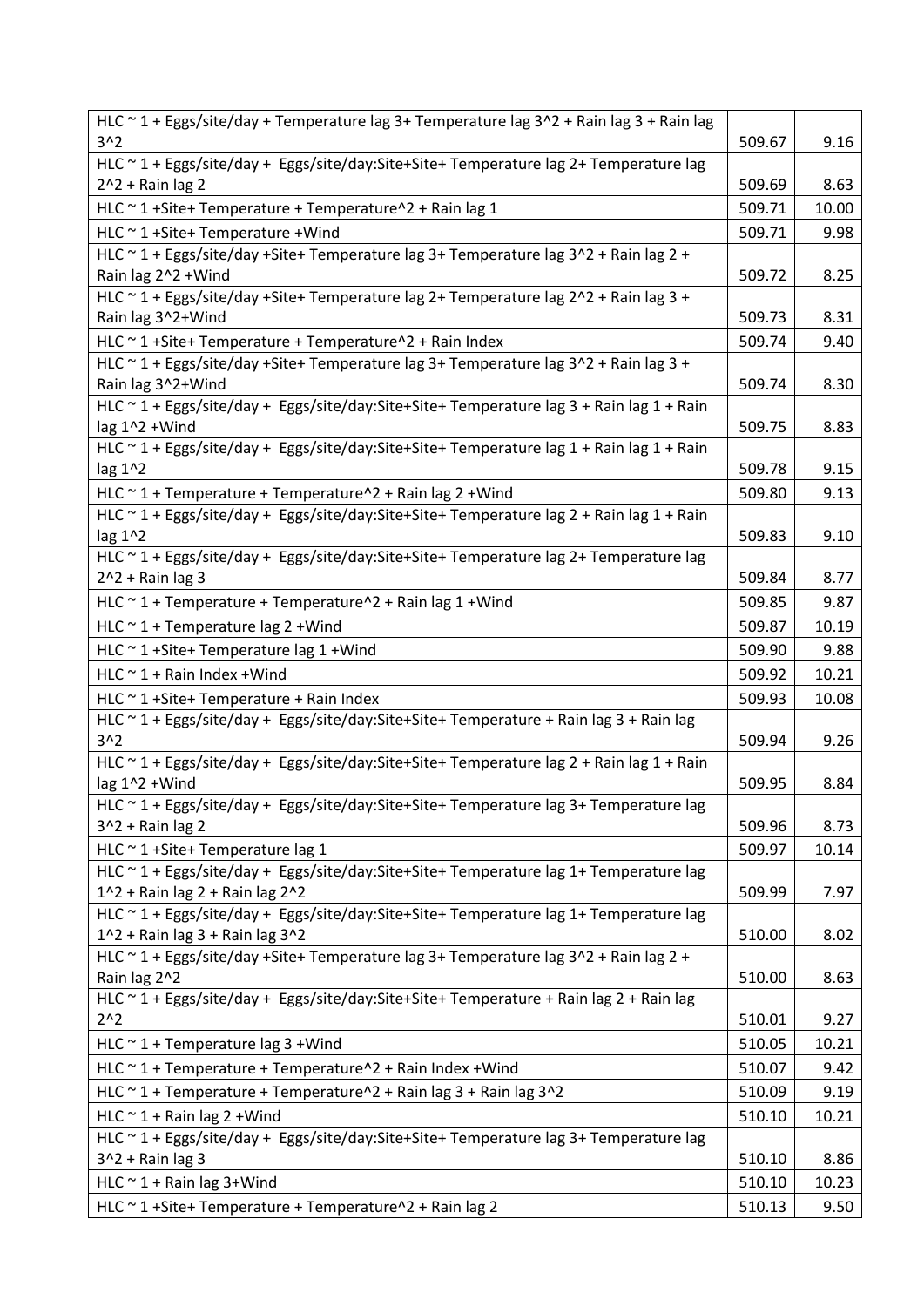| HLC $\sim$ 1 + Temperature lag 1 + Rain lag 1 + Wind                                                                       | 510.17 | 10.29 |
|----------------------------------------------------------------------------------------------------------------------------|--------|-------|
| HLC $\sim$ 1 + Temperature lag 1 + Rain lag 1                                                                              | 510.17 | 10.54 |
| HLC $\sim$ 1+Site+ Temperature + Rain lag 2                                                                                | 510.26 | 10.31 |
| HLC $\sim$ 1+Site+ Temperature + Rain lag 3                                                                                | 510.26 | 10.21 |
| HLC $\sim$ 1 + Temperature + Rain lag 3 + Rain lag 3^2                                                                     | 510.27 | 10.27 |
| HLC ~ 1 + Site + Rain Index                                                                                                | 510.31 | 10.18 |
| HLC $\sim$ 1 + Temperature lag 1 + Rain Index + Wind                                                                       | 510.36 | 10.13 |
| HLC $\sim$ 1 + Temperature + Temperature $\sim$ 2 + Rain lag 1 + Rain lag 1 $\sim$ 2                                       | 510.40 | 10.06 |
| HLC $\sim$ 1 + Temperature + Rain Index + Wind                                                                             | 510.41 | 10.21 |
| HLC ~ 1 + Eggs/site/day +Site+ Temperature lag 2+ Temperature lag 2^2 + Rain lag 3 +                                       |        |       |
| Rain lag 3^2                                                                                                               | 510.49 | 8.81  |
| HLC $\sim$ 1 + Temperature + Rain lag 2 + Wind                                                                             | 510.53 | 10.32 |
| HLC $\sim$ 1 + Temperature + Rain lag 3+Wind                                                                               | 510.53 | 10.24 |
| HLC ~ 1 + Temperature + Temperature^2 + Rain lag 3 + Rain lag 3^2+Wind                                                     | 510.57 | 8.60  |
| HLC ~ 1 + Site + Temperature lag 1 + Temperature lag 1^2 + Wind                                                            | 510.57 | 9.21  |
| HLC ~ 1 + Site + Rain lag 1                                                                                                | 510.60 | 10.37 |
| HLC ~ 1 + Eggs/site/day +Site+ Temperature lag 3+ Temperature lag 3^2 + Rain lag 3 +                                       |        |       |
| Rain lag 3^2                                                                                                               | 510.65 | 8.91  |
| HLC $\sim$ 1 + Temperature lag 1 + Rain lag 3+Wind                                                                         | 510.66 | 10.05 |
| HLC ~ 1 + Eggs/site/day + Eggs/site/day:Site+Site+ Temperature lag 2+ Temperature lag                                      |        |       |
| 2^2 + Rain lag 1 + Rain lag 1^2 + Wind                                                                                     | 510.67 | 8.27  |
| HLC ~ 1 + Temperature lag 1 + Rain lag 2 + Wind                                                                            | 510.74 | 10.16 |
| HLC ~ 1 + Temperature lag 1 + Rain lag 3                                                                                   | 510.74 | 10.36 |
| HLC ~ 1 + Temperature lag 1 + Rain lag 2                                                                                   | 510.76 | 10.41 |
| HLC ~ 1 + Site + Temperature + Temperature ^2 + Rain lag 2 + Wind                                                          | 510.77 | 8.95  |
| HLC $\sim$ 1 + Temperature lag 2+ Temperature lag 2^2                                                                      | 510.89 | 10.01 |
| HLC ~ 1 + Temperature + Rain lag 2 + Rain lag 2^2                                                                          | 510.94 | 10.54 |
| HLC ~ 1 + Temperature lag 2+ Temperature lag 2^2 + Wind                                                                    | 510.96 | 9.65  |
| HLC $\sim$ 1 + Temperature lag 1+ Temperature lag 1^2 + Rain lag 3+Wind                                                    | 510.97 | 9.09  |
| HLC $\sim$ 1 + Temperature lag 2 + Rain Index                                                                              | 510.98 | 10.40 |
| HLC ~ 1 + Eggs/site/day + Eggs/site/day:Site+Site+ Temperature + Rain lag 3 + Rain lag                                     |        |       |
| 3^2+Wind                                                                                                                   | 510.99 | 8.90  |
| HLC $\sim$ 1+Site+ Temperature + Rain lag 1 + Wind                                                                         | 511.00 | 10.32 |
| HLC ~ 1 + Eggs/site/day + Eggs/site/day:Site+Site+ Temperature lag 2+ Temperature lag<br>$2^2 +$ Rain lag 1 + Rain lag 1^2 | 511.03 | 8.66  |
| HLC ~ 1 + Site + Temperature lag 1 + Temperature lag 1^2                                                                   | 511.05 | 9.61  |
| HLC ~ 1 + Site + Temperature lag 2                                                                                         | 511.05 | 10.22 |
| HLC ~ 1 + Site + Temperature lag 1 + Rain Index                                                                            | 511.09 | 10.09 |
| HLC $\sim$ 1 + Temperature lag 3 + Rain Index                                                                              | 511.09 | 10.41 |
| HLC $\sim$ 1 +Site+ Rain lag 2                                                                                             | 511.10 | 10.26 |
| HLC ~ 1 + Site + Temperature lag 3                                                                                         | 511.11 | 10.24 |
| HLC ~ 1 + Eggs/site/day + Eggs/site/day:Site+Site+ Temperature lag 3 + Rain lag 3 + Rain                                   |        |       |
| lag 3^2                                                                                                                    | 511.11 | 9.13  |
| HLC $\sim$ 1 +Site+ Rain lag 3                                                                                             | 511.11 | 10.29 |
| HLC ~ 1 + Eggs/site/day + Eggs/site/day:Site+Site+ Temperature lag 3 + Rain lag 3 + Rain                                   |        |       |
| lag 3^2+Wind                                                                                                               | 511.15 | 8.78  |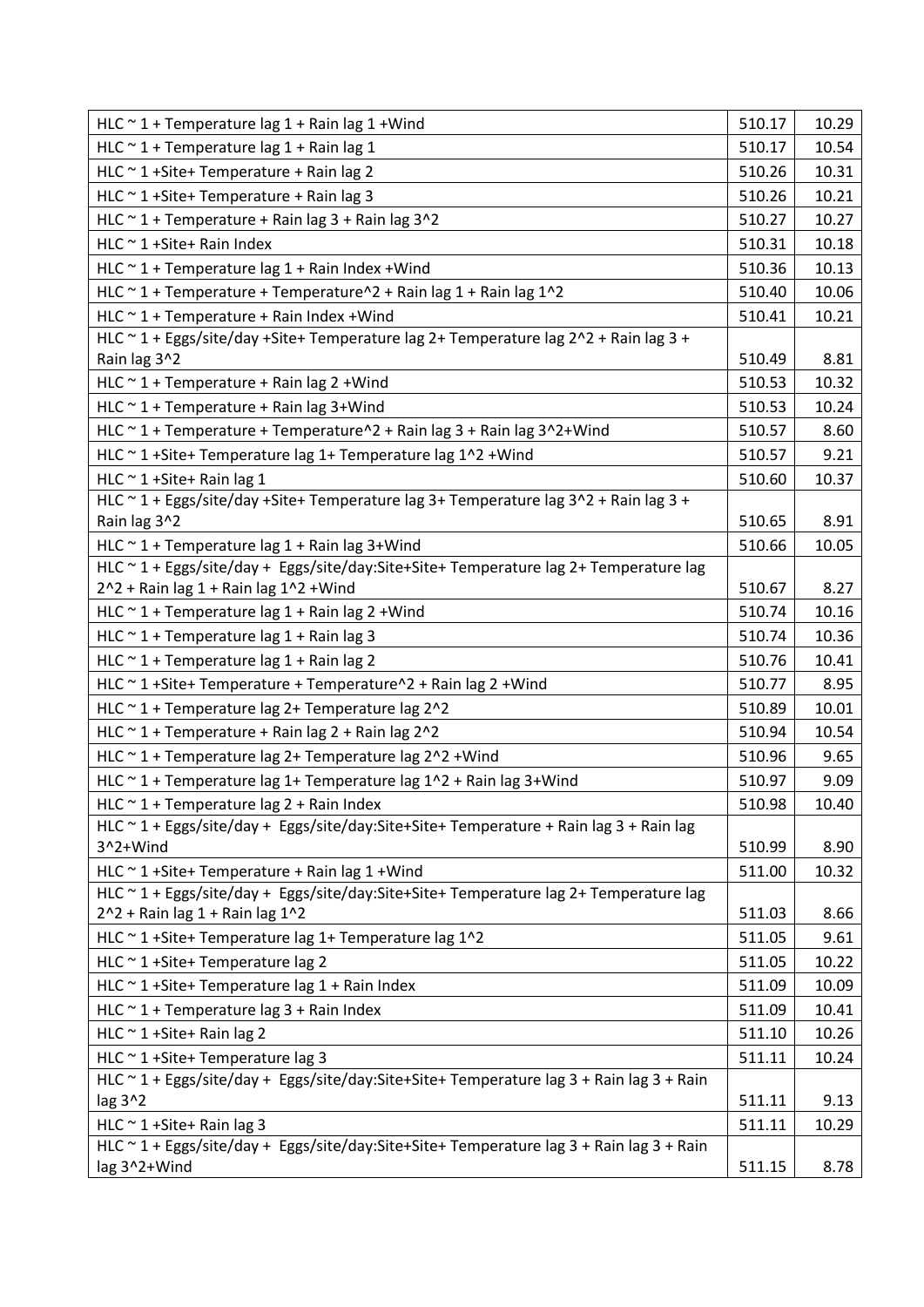| HLC ~ 1 + Eggs/site/day + Eggs/site/day:Site+Site+ Temperature lag 3+ Temperature lag                     |        |       |
|-----------------------------------------------------------------------------------------------------------|--------|-------|
| $3^2 +$ Rain lag 1 + Rain lag $1^2$ + Wind                                                                | 511.16 | 8.41  |
| HLC ~ 1 + Site + Rain lag 1 + Wind                                                                        | 511.16 | 10.12 |
| HLC ~ 1 + Eggs/site/day + Eggs/site/day:Site+Site+ Temperature lag 3 + Rain lag 2 + Rain                  |        |       |
| lag 2^2                                                                                                   | 511.18 | 9.07  |
| HLC $\sim$ 1 + Temperature lag 1+ Temperature lag 1^2 + Rain Index                                        | 511.19 | 9.86  |
| HLC ~ 1 + Eggs/site/day + Eggs/site/day:Site+Site+ Temperature lag 1 + Rain lag 3 + Rain                  |        |       |
| lag 3^2+Wind                                                                                              | 511.19 | 8.82  |
| HLC ~ 1 + Temperature lag 3+ Temperature lag 3^2                                                          | 511.22 | 10.08 |
| HLC ~ 1 + Temperature + Temperature^2 + Rain lag 2 + Rain lag 2^2                                         | 511.23 | 9.68  |
| HLC ~ 1 + Eggs/site/day + Eggs/site/day:Site+Site+ Temperature lag 2 + Rain lag 3 + Rain                  |        |       |
| lag 3^2                                                                                                   | 511.24 | 9.14  |
| HLC $\sim$ 1 + Temperature lag 2 + Rain lag 1                                                             | 511.26 | 10.59 |
| HLC $\sim$ 1 + Temperature lag 1+ Temperature lag 1^2 + Rain lag 2 + Wind                                 | 511.27 | 9.20  |
| HLC ~ 1 + Eggs/site/day + Eggs/site/day:Site+Site+ Temperature lag 2 + Rain lag 2 + Rain                  | 511.29 |       |
| lag 2^2<br>HLC ~ 1 + Eggs/site/day + Eggs/site/day:Site+Site+ Temperature lag 1 + Rain lag 2 + Rain       |        | 9.06  |
| lag 2^2                                                                                                   | 511.31 | 9.12  |
| HLC $\sim$ 1 + Rain lag 1 + Rain lag 1^2                                                                  | 511.32 | 10.56 |
| HLC ~ 1 + Eggs/site/day + Eggs/site/day:Site+Site+ Temperature lag 2 + Rain lag 3 + Rain                  |        |       |
| lag 3^2+Wind                                                                                              | 511.33 | 8.79  |
| HLC ~ 1 + Site + Temperature + Temperature ^ 2 + Rain lag 3 + Rain lag 3 ^ 2                              | 511.34 | 8.98  |
| HLC ~ 1 + Eggs/site/day + Eggs/site/day:Site+Site+ Temperature + Rain lag 2 + Rain lag                    |        |       |
| $2^2 + Wind$                                                                                              | 511.34 | 8.98  |
| HLC ~ 1 + Temperature lag 3+ Temperature lag 3^2 + Wind                                                   | 511.35 | 9.68  |
| HLC ~ 1 + Site + Temperature + Rain lag 1 + Rain lag 1^2                                                  | 511.36 | 10.49 |
| HLC $\sim$ 1 + Temperature lag 3 + Rain lag 1                                                             | 511.36 | 10.60 |
| HLC ~ 1 + Eggs/site/day + Eggs/site/day:Site+Site+ Temperature lag 1 + Rain lag 2 + Rain                  |        |       |
| lag 2^2 +Wind                                                                                             | 511.37 | 8.90  |
| HLC $\sim$ 1 + Rain lag 3 + Rain lag 3^2                                                                  | 511.39 | 10.34 |
| HLC ~ 1 + Eggs/site/day + Eggs/site/day:Site+Site+ Temperature lag 3+ Temperature lag                     |        |       |
| 3^2 + Rain lag 1 + Rain lag 1^2                                                                           | 511.41 | 8.83  |
| HLC ~ 1 + Site + Temperature lag 2 + Wind                                                                 | 511.41 | 9.96  |
| HLC ~ 1 + Site + Temperature + Temperature ^ 2 + Rain lag 1 + Wind                                        | 511.41 | 9.70  |
| HLC ~ 1 + Eggs/site/day + Eggs/site/day:Site+Site+ Temperature lag 1 + Rain lag 3 + Rain                  |        |       |
| lag $3^2$                                                                                                 | 511.43 | 9.16  |
| HLC ~ 1 + Site + Temperature + Temperature ^ 2 + Rain lag 3 + Rain lag 3 ^ 2 + Wind                       | 511.45 | 8.34  |
| HLC ~ 1 + Site + Rain Index + Wind                                                                        | 511.46 | 9.99  |
| HLC ~ 1 + Temperature lag 1+ Temperature lag 1^2 + Rain lag 1 + Wind                                      | 511.48 | 9.64  |
| HLC ~ 1 + Site + Temperature + Temperature ^ 2 + Rain Index + Wind                                        | 511.49 | 9.19  |
| HLC ~ 1 + Eggs/site/day + Eggs/site/day:Site+Site+ Temperature lag 2+ Temperature lag                     |        |       |
| 2^2 + Rain lag 2 + Rain lag 2^2                                                                           | 511.51 | 8.41  |
| HLC ~ 1 + Eggs/site/day + Eggs/site/day:Site+Site+ Temperature lag 2+ Temperature lag                     |        |       |
| 2^2 + Rain lag 2 + Rain lag 2^2 + Wind                                                                    | 511.52 | 8.09  |
| HLC ~ 1 + Eggs/site/day + Eggs/site/day:Site+Site+ Temperature lag 3 + Rain lag 2 + Rain<br>lag 2^2 +Wind | 511.55 | 8.83  |
| HLC ~ 1 + Temperature lag 1+ Temperature lag 1^2 + Rain Index + Wind                                      | 511.57 | 9.46  |
|                                                                                                           |        |       |
| HLC $\sim$ 1+Site+ Temperature lag 3 + Wind                                                               | 511.59 | 9.99  |
| HLC $\sim$ 1 + Site + Rain lag 2 + Wind                                                                   | 511.63 | 10.00 |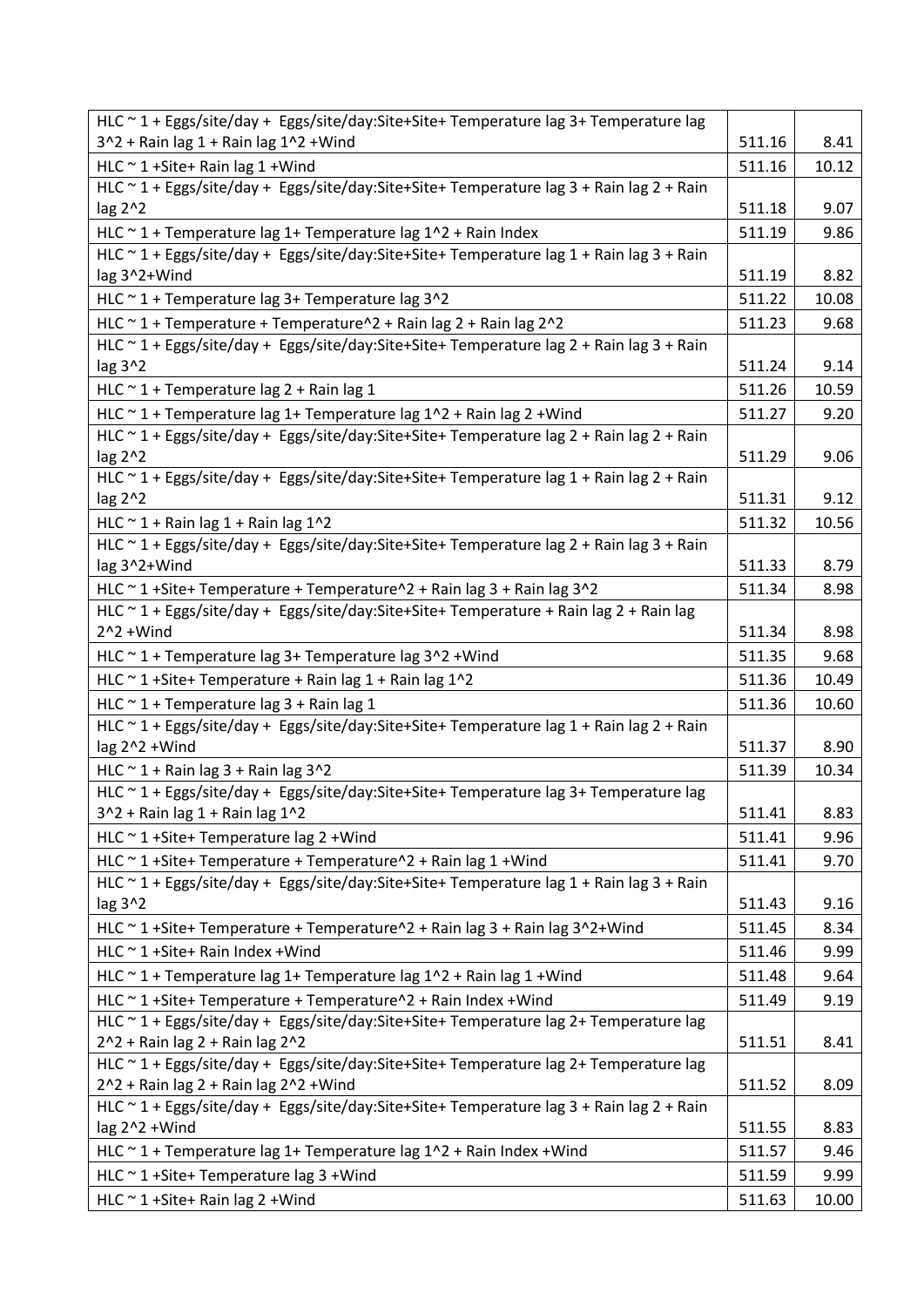| HLC $\sim$ 1 +Site+ Rain lag 3+Wind                                                                                                                              | 511.64 | 10.02          |
|------------------------------------------------------------------------------------------------------------------------------------------------------------------|--------|----------------|
| HLC $\sim$ 1 + Temperature lag 2 + Rain lag 1 + Wind                                                                                                             | 511.65 | 10.36          |
| HLC $\sim$ 1 + Rain lag 3 + Rain lag 3^2+Wind                                                                                                                    | 511.68 | 10.02          |
| HLC ~ 1 + Eggs/site/day + Eggs/site/day:Site+Site+ Temperature lag 2 + Rain lag 2 + Rain                                                                         |        |                |
| lag 2^2 +Wind                                                                                                                                                    | 511.69 | 8.84           |
| HLC $\sim$ 1 + Temperature lag 1+ Temperature lag 1 $\sim$ 2 + Rain lag 1                                                                                        | 511.77 | 10.03          |
| HLC $\sim$ 1 + Temperature lag 1+ Temperature lag 1^2 + Rain lag 3                                                                                               | 511.77 | 9.67           |
| HLC $\sim$ 1 + Temperature + Rain lag 1 + Rain lag 1^2 + Wind                                                                                                    | 511.77 | 10.53          |
| HLC $\sim$ 1+Site+ Temperature lag 1 + Rain lag 1                                                                                                                | 511.78 | 10.32          |
| HLC $\sim$ 1 + Rain lag 2 + Rain lag 2^2                                                                                                                         | 511.78 | 10.47          |
| HLC ~ 1 + Site + Temperature lag 1 + Rain lag 1 + Wind                                                                                                           | 511.81 | 10.07          |
| HLC ~ 1 + Temperature lag 1+ Temperature lag 1^2 + Rain lag 2                                                                                                    | 511.83 | 9.69           |
| HLC $\sim$ 1 + Temperature lag 2 + Rain lag 3                                                                                                                    | 511.84 | 10.50          |
| HLC $\sim$ 1 + Temperature lag 2 + Rain lag 2                                                                                                                    | 511.85 | 10.49          |
| HLC $\sim$ 1 + Temperature lag 3 + Rain lag 3                                                                                                                    | 511.89 | 10.52          |
| HLC $\sim$ 1 + Temperature lag 3 + Rain lag 2                                                                                                                    | 511.89 | 10.49          |
| HLC ~ 1 + Site + Temperature + Rain lag 3 + Rain lag 3^2                                                                                                         | 511.90 | 10.07          |
| HLC $\sim$ 1 + Rain lag 1 + Rain lag 1^2 + Wind                                                                                                                  | 511.92 | 10.32          |
| HLC $\sim$ 1 + Temperature lag 3 + Rain lag 1 + Wind                                                                                                             | 511.94 | 10.35          |
| HLC $\sim$ 1+Site+ Temperature lag 1 + Rain Index + Wind                                                                                                         | 511.97 | 9.89           |
| HLC ~ 1 + Eggs/site/day + Eggs/site/day:Site+Site+ Temperature lag 2+ Temperature lag                                                                            |        |                |
| 2^2 + Rain lag 3 + Rain lag 3^2+Wind                                                                                                                             | 511.97 | 8.27           |
| HLC $\sim$ 1 + Rain lag 2 + Rain lag 2^2 + Wind                                                                                                                  | 511.99 | 10.20          |
| HLC ~ 1 + Site + Temperature + Temperature ^2 + Rain lag 1 + Rain lag 1 ^2                                                                                       | 512.01 | 9.89           |
| HLC ~ 1 + Eggs/site/day + Eggs/site/day:Site+Site+ Temperature lag 3+ Temperature lag                                                                            |        |                |
| 3^2 + Rain lag 3 + Rain lag 3^2+Wind                                                                                                                             | 512.02 | 8.25           |
| HLC ~ 1 + Eggs/site/day + Eggs/site/day:Site+Site+ Temperature lag 3+ Temperature lag                                                                            |        |                |
| 3^2 + Rain lag 2 + Rain lag 2^2 + Wind                                                                                                                           | 512.03 | 8.22           |
| HLC $\sim$ 1 + Temperature lag 2 + Rain Index + Wind                                                                                                             | 512.03 | 10.20          |
| HLC ~ 1 + Site + Temperature + Rain Index + Wind                                                                                                                 | 512.03 | 9.97           |
| HLC ~ 1 + Temperature + Temperature^2 + Rain lag 1 + Rain lag 1^2 + Wind                                                                                         | 512.04 | 9.66           |
| HLC $\sim$ 1 + Temperature + Rain lag 3 + Rain lag 3 $\sim$ 2+Wind                                                                                               | 512.05 | 10.06          |
| HLC ~ 1 +Site+ Temperature lag 1+ Temperature lag 1^2 + Rain lag 3+Wind<br>HLC ~ 1 + Eggs/site/day + Eggs/site/day:Site+Site+ Temperature lag 3+ Temperature lag | 512.13 | 8.91           |
| 3^2 + Rain lag 2 + Rain lag 2^2                                                                                                                                  | 512.14 | 8.59           |
| HLC ~ 1 + Site + Temperature + Rain lag 3 + Wind                                                                                                                 | 512.14 | 10.04          |
| HLC $\sim$ 1+Site+ Temperature + Rain lag 2 + Wind                                                                                                               | 512.16 | 10.13          |
| HLC $\sim$ 1 + Temperature lag 3 + Rain Index + Wind                                                                                                             | 512.24 | 10.22          |
| HLC ~ 1 + Site + Temperature lag 1 + Rain lag 3 + Wind                                                                                                           | 512.24 | 9.83           |
| HLC $\sim$ 1 + Temperature lag 2 + Rain lag 3+Wind                                                                                                               | 512.25 | 10.22          |
| HLC $\sim$ 1 + Temperature lag 2 + Rain lag 2 + Wind                                                                                                             | 512.25 | 10.25          |
| HLC ~ 1 + Temperature lag 1+ Temperature lag 1^2 + Rain lag 3 + Rain lag 3^2+Wind                                                                                | 512.29 | 8.73           |
| HLC ~ 1 + Temperature + Temperature^2 + Rain lag 2 + Rain lag 2^2 + Wind                                                                                         | 512.29 | 9.17           |
|                                                                                                                                                                  | 512.31 |                |
| HLC $\sim$ 1+Site+ Temperature lag 1 + Rain lag 3                                                                                                                | 512.34 | 10.15<br>10.21 |
| HLC $\sim$ 1+Site+ Temperature lag 1 + Rain lag 2                                                                                                                | 512.34 | 9.95           |
| HLC ~ 1 + Site + Temperature lag 1 + Rain lag 2 + Wind                                                                                                           |        |                |
| HLC ~ 1 + Site + Temperature lag 2 + Temperature lag 2^2                                                                                                         | 512.36 | 9.82           |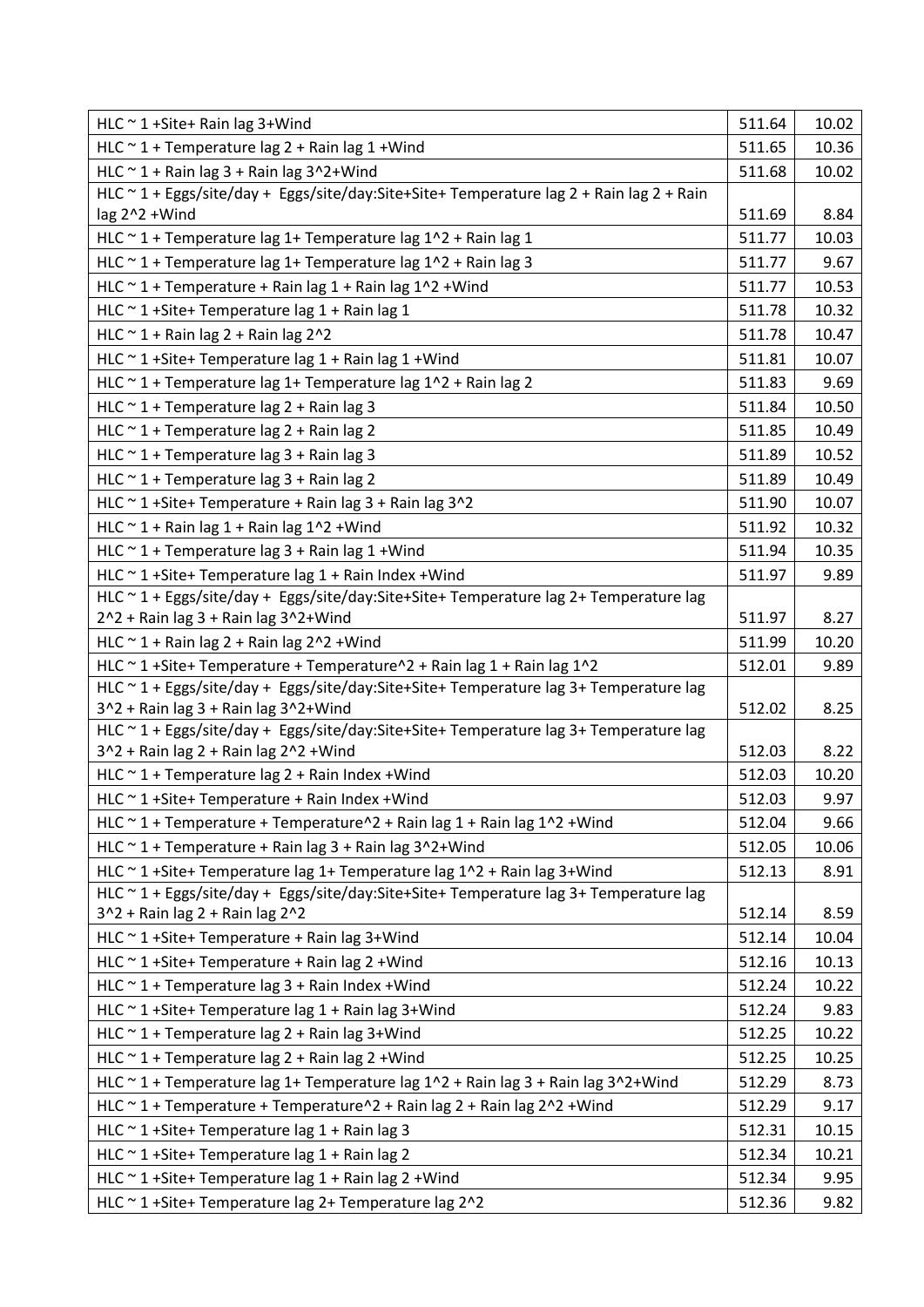| HLC ~ 1 + Site + Temperature lag 2 + Temperature lag 2^2 + Wind                         | 512.40 | 9.45  |
|-----------------------------------------------------------------------------------------|--------|-------|
| HLC $\sim$ 1 + Temperature lag 3 + Rain lag 2 + Wind                                    | 512.43 | 10.25 |
| HLC $\sim$ 1 + Temperature lag 3 + Rain lag 3+Wind                                      | 512.43 | 10.25 |
| HLC ~ 1 + Site + Temperature lag 1 + Temperature lag 1^2 + Rain lag 2 + Wind            | 512.46 | 9.04  |
| HLC ~ 1 + Eggs/site/day + Eggs/site/day:Site+Site+ Temperature lag 2+ Temperature lag   |        |       |
| $2^2 +$ Rain lag 3 + Rain lag $3^2$                                                     | 512.47 | 8.75  |
| HLC $\sim$ 1 + Temperature lag 1 + Rain lag 1 + Rain lag 1^2                            | 512.48 | 10.50 |
| HLC $\sim$ 1 + Temperature lag 1 + Rain lag 1 + Rain lag 1^2 + Wind                     | 512.53 | 10.25 |
| HLC $\sim$ 1+Site+ Temperature lag 2 + Rain Index                                       | 512.55 | 10.17 |
| HLC $\sim$ 1 + Temperature lag 2+ Temperature lag 2 $\sim$ 2 + Rain Index               | 512.59 | 10.00 |
| HLC ~ 1 + Site + Temperature + Rain lag 2 + Rain lag 2^2                                | 512.62 | 10.37 |
| HLC ~ 1 + Site + Temperature + Temperature ^ 2 + Rain lag 2 + Rain lag 2 ^ 2            | 512.64 | 9.54  |
| HLC ~ 1 + Site + Temperature lag 1 + Temperature lag 1^2 + Rain Index                   | 512.66 | 9.68  |
| HLC $\sim$ 1+Site+ Temperature lag 3 + Rain Index                                       | 512.66 | 10.19 |
| HLC ~ 1 + Site + Temperature lag 3+ Temperature lag 3^2                                 | 512.67 | 9.94  |
| HLC ~ 1 + Eggs/site/day + Eggs/site/day:Site+Site+ Temperature lag 3+ Temperature lag   |        |       |
| 3^2 + Rain lag 3 + Rain lag 3^2                                                         | 512.68 | 8.83  |
| HLC $\sim$ 1 + Temperature + Rain lag 2 + Rain lag 2 $\sim$ 2 + Wind                    | 512.71 | 10.34 |
| HLC $\sim$ 1 + Temperature lag 3+ Temperature lag 3 $\sim$ 2 + Rain Index               | 512.74 | 9.99  |
| HLC $\sim$ 1 + Temperature lag 1 + Rain lag 3 + Rain lag 3^2+Wind                       | 512.76 | 9.94  |
| HLC ~ 1 + Site + Temperature lag 3+ Temperature lag 3^2 + Wind                          | 512.76 | 9.50  |
| HLC ~ 1 + Site + Temperature lag 2 + Rain lag 1                                         | 512.87 | 10.38 |
| HLC $\sim$ 1 + Temperature lag 1 + Rain lag 3 + Rain lag 3^2                            | 512.91 | 10.28 |
| HLC ~ 1 + Site + Rain lag 1 + Rain lag 1^2                                              | 512.92 | 10.35 |
| HLC ~ 1 + Temperature lag 1 + Rain lag 2 + Rain lag 2^2 + Wind                          | 512.93 | 10.18 |
| HLC ~ 1 + Site + Rain lag 3 + Rain lag 3^2                                              | 512.94 | 10.14 |
| HLC ~ 1 + Site + Temperature lag 1 + Temperature lag 1^2 + Rain lag 1 + Wind            | 512.96 | 9.47  |
| HLC ~ 1 + Temperature lag 2+ Temperature lag 2^2 + Rain lag 1                           | 512.97 | 10.21 |
| HLC $\sim$ 1+Site+ Temperature lag 3 + Rain lag 1                                       | 512.97 | 10.40 |
| HLC ~ 1 + Site + Temperature lag 1 + Temperature lag 1^2 + Rain Index + Wind            | 513.01 | 9.26  |
| HLC $\sim$ 1 + Temperature lag 1 + Rain lag 2 + Rain lag 2 $\sim$ 2                     | 513.11 | 10.42 |
| HLC ~ 1 + Site + Temperature lag 1 + Temperature lag 1^2 + Rain lag 3                   | 513.13 | 9.51  |
| HLC ~ 1 + Temperature lag 2+ Temperature lag 2^2 + Rain lag 1 + Wind                    | 513.16 | 9.86  |
| HLC ~ 1 + Site + Temperature lag 1 + Temperature lag 1^2 + Rain lag 2                   | 513.18 | 9.56  |
| HLC ~ 1 + Temperature lag 2+ Temperature lag 2^2 + Rain lag 2                           | 513.20 | 10.00 |
| HLC ~ 1 + Site+ Temperature lag 1+ Temperature lag 1^2 + Rain lag 3 + Rain lag 3^2+Wind | 513.22 | 8.51  |
| HLC $\sim$ 1 + Site + Rain lag 3 + Rain lag 3^2+ Wind                                   | 513.23 | 9.80  |
| HLC ~ 1 + Temperature lag 2+ Temperature lag 2^2 + Rain lag 3                           | 513.24 | 10.04 |
| HLC ~ 1 + Temperature lag 3+ Temperature lag 3^2 + Rain lag 3+Wind                      | 513.27 | 9.47  |
| HLC ~ 1 + Temperature lag 2+ Temperature lag 2^2 + Rain lag 3+Wind                      | 513.27 | 9.60  |
| HLC $\sim$ 1 + Temperature lag 2+ Temperature lag 2 $\sim$ 2 + Rain lag 2 + Wind        | 513.28 | 9.60  |
| HLC ~ 1 + Site + Temperature lag 1 + Temperature lag 1^2 + Rain lag 1                   | 513.28 | 9.88  |
| HLC ~ 1 + Site + Temperature lag 2 + Rain lag 1 + Wind                                  | 513.29 | 10.14 |
| HLC $\sim$ 1 + Temperature lag 2+ Temperature lag 2 $\sim$ 2 + Rain Index + Wind        | 513.32 | 9.67  |
| HLC ~ 1 + Site + Temperature + Temperature ^ 2 + Rain lag 2 + Rain lag 2 ^ 2 + Wind     | 513.35 | 9.02  |
| HLC ~ 1 + Temperature lag 3+ Temperature lag 3^2 + Rain lag 1                           | 513.37 | 10.37 |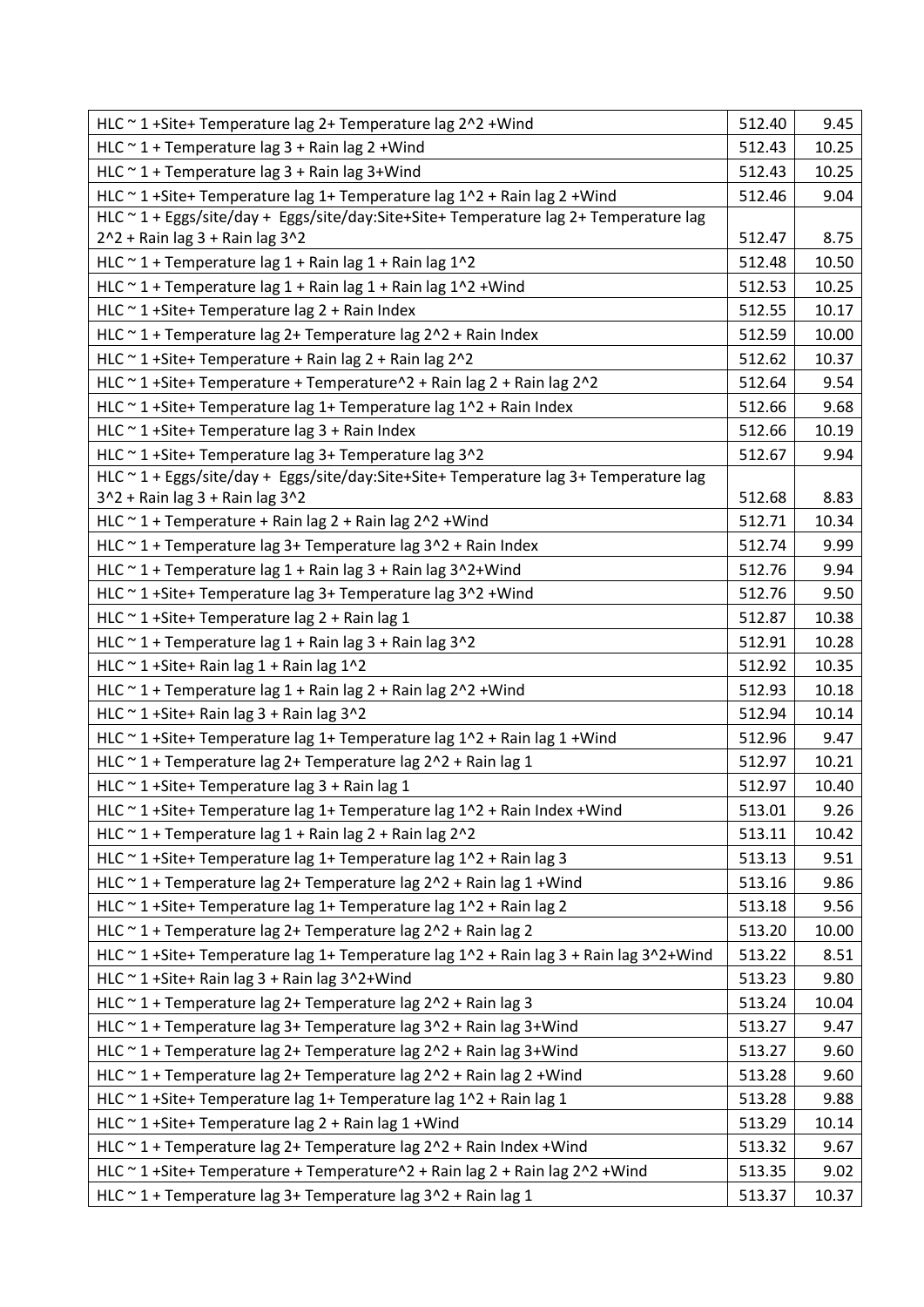| HLC $\sim$ 1+Site+ Rain lag 2 + Rain lag 2^2                                                           | 513.37 | 10.27 |
|--------------------------------------------------------------------------------------------------------|--------|-------|
| HLC ~ 1 + Temperature lag 3+ Temperature lag 3^2 + Rain lag 2 + Wind                                   | 513.42 | 9.54  |
| HLC ~ 1 + Temperature lag 3+ Temperature lag 3^2 + Rain lag 3                                          | 513.42 | 10.08 |
| HLC $\sim$ 1 + Temperature lag 3+ Temperature lag 3 $\sim$ 2 + Rain lag 2                              | 513.43 | 10.05 |
| HLC $\sim$ 1+Site+ Temperature lag 2 + Rain lag 2                                                      | 513.43 | 10.29 |
| HLC ~ 1 + Site + Temperature lag 2 + Rain lag 3                                                        | 513.43 | 10.30 |
| HLC ~ 1 + Site + Temperature lag 3 + Rain lag 2                                                        | 513.48 | 10.31 |
| HLC $\sim$ 1+Site+ Temperature lag 3 + Rain lag 3                                                      | 513.48 | 10.33 |
| HLC $\sim$ 1 + Temperature lag 1+ Temperature lag 1^2 + Rain lag 2 + Rain lag 2^2 + Wind               | 513.50 | 9.19  |
| HLC ~ 1 + Site + Temperature + Rain lag 1 + Rain lag 1^2 + Wind                                        | 513.53 | 10.34 |
| HLC $\sim$ 1+Site+ Rain lag 1 + Rain lag 1^2 + Wind                                                    | 513.56 | 10.10 |
| HLC $\sim$ 1+Site+ Temperature lag 3 + Rain lag 1 + Wind                                               | 513.57 | 10.14 |
| HLC ~ 1 + Site + Temperature + Temperature ^2 + Rain lag 1 + Rain lag 1 ^2 + Wind                      | 513.57 | 9.49  |
| HLC $\sim$ 1 + Temperature lag 2 + Rain lag 1 + Rain lag 1^2                                           | 513.59 | 10.57 |
| HLC $\sim$ 1 + Temperature lag 1+ Temperature lag 1^2 + Rain lag 3 + Rain lag 3^2                      | 513.59 | 9.44  |
| HLC $\sim$ 1+Site+ Rain lag 2 + Rain lag 2^2 + Wind                                                    | 513.61 | 10.00 |
| HLC ~ 1 + Temperature lag 3+ Temperature lag 3^2 + Rain Index + Wind                                   | 513.62 | 9.67  |
| HLC $\sim$ 1+Site+ Temperature lag 2 + Rain Index + Wind                                               | 513.63 | 9.97  |
| HLC ~ 1 + Temperature lag 3+ Temperature lag 3^2 + Rain lag 1 + Wind                                   | 513.68 | 9.93  |
| HLC $\sim$ 1 + Temperature lag 3 + Rain lag 1 + Rain lag 1^2                                           | 513.70 | 10.58 |
| HLC ~ 1 + Site + Temperature + Rain lag 3 + Rain lag 3^2 + Wind                                        | 513.70 | 9.85  |
| HLC $\sim$ 1 + Temperature lag 2 + Rain lag 3 + Rain lag 3^2                                           | 513.74 | 10.36 |
| HLC $\sim$ 1 + Temperature lag 1+ Temperature lag 1 $\sim$ 2 + Rain lag 1 + Rain lag 1 $\sim$ 2 + Wind | 513.76 | 9.51  |
| HLC $\sim$ 1 + Temperature lag 3 + Rain lag 3 + Rain lag 3 $\sim$ 2                                    | 513.77 | 10.38 |
| HLC $\sim$ 1+Site+ Temperature lag 3 + Rain Index + Wind                                               | 513.85 | 9.99  |
| HLC $\sim$ 1+Site+ Temperature lag 2 + Rain lag 3+Wind                                                 | 513.85 | 10.01 |
| HLC $\sim$ 1+Site+ Temperature lag 2 + Rain lag 2 + Wind                                               | 513.86 | 10.05 |
| HLC $\sim$ 1 + Temperature lag 2 + Rain lag 3 + Rain lag 3 $\sim$ 2+Wind                               | 513.95 | 10.03 |
| HLC ~ 1 + Temperature lag 1+ Temperature lag 1^2 + Rain lag 1 + Rain lag 1^2                           | 514.03 | 9.93  |
| HLC $\sim$ 1+Site+ Temperature lag 3 + Rain lag 2 + Wind                                               | 514.03 | 10.05 |
| HLC ~ 1 + Temperature lag 2 + Rain lag 1 + Rain lag 1^2 + Wind                                         | 514.04 | 10.33 |
| HLC ~ 1 + Site + Temperature lag 3 + Rain lag 3 + Wind                                                 | 514.04 | 10.05 |
| HLC ~ 1 + Temperature lag 3 + Rain lag 3 + Rain lag 3^2+Wind                                           | 514.11 | 10.06 |
| HLC $\sim$ 1 + Temperature lag 2 + Rain lag 2 + Rain lag 2 $\sim$ 2                                    | 514.12 | 10.50 |
| HLC ~ 1 + Site + Temperature lag 2 + Temperature lag 2^2 + Rain Index                                  | 514.12 | 9.81  |
| HLC ~ 1 + Site + Temperature lag 1 + Rain lag 1 + Rain lag 1^2                                         | 514.15 | 10.28 |
| HLC $\sim$ 1 + Temperature lag 3 + Rain lag 2 + Rain lag 2 $\sim$ 2                                    | 514.16 | 10.50 |
| HLC ~ 1 + Site + Temperature lag 3+ Temperature lag 3^2 + Rain Index                                   | 514.22 | 9.84  |
| HLC $\sim$ 1 + Temperature lag 2 + Rain lag 2 + Rain lag 2 $\sim$ 2 + Wind                             | 514.23 | 10.26 |
| HLC $\sim$ 1+Site+ Temperature lag 1 + Rain lag 1 + Rain lag 1^2 + Wind                                | 514.23 | 10.03 |
| HLC ~ 1 + Temperature lag 1+ Temperature lag 1^2 + Rain lag 2 + Rain lag 2^2                           | 514.26 | 9.70  |
| HLC $\sim$ 1 + Temperature lag 3 + Rain lag 1 + Rain lag 1 $\sim$ 2 + Wind                             | 514.33 | 10.33 |
| HLC ~ 1 + Site + Temperature lag 1 + Rain lag 3 + Rain lag 3 ^ 2 + Wind                                | 514.37 | 9.72  |
| HLC ~ 1 + Temperature lag 3 + Rain lag 2 + Rain lag 2^2 + Wind                                         | 514.41 | 10.25 |
| HLC ~ 1 + Site + Temperature + Rain lag 2 + Rain lag 2 ^ 2 + Wind                                      | 514.43 | 10.17 |
| HLC ~ 1 + Site + Temperature lag 3 + Temperature lag 3^2 + Rain lag 3 + Wind                           | 514.52 | 9.38  |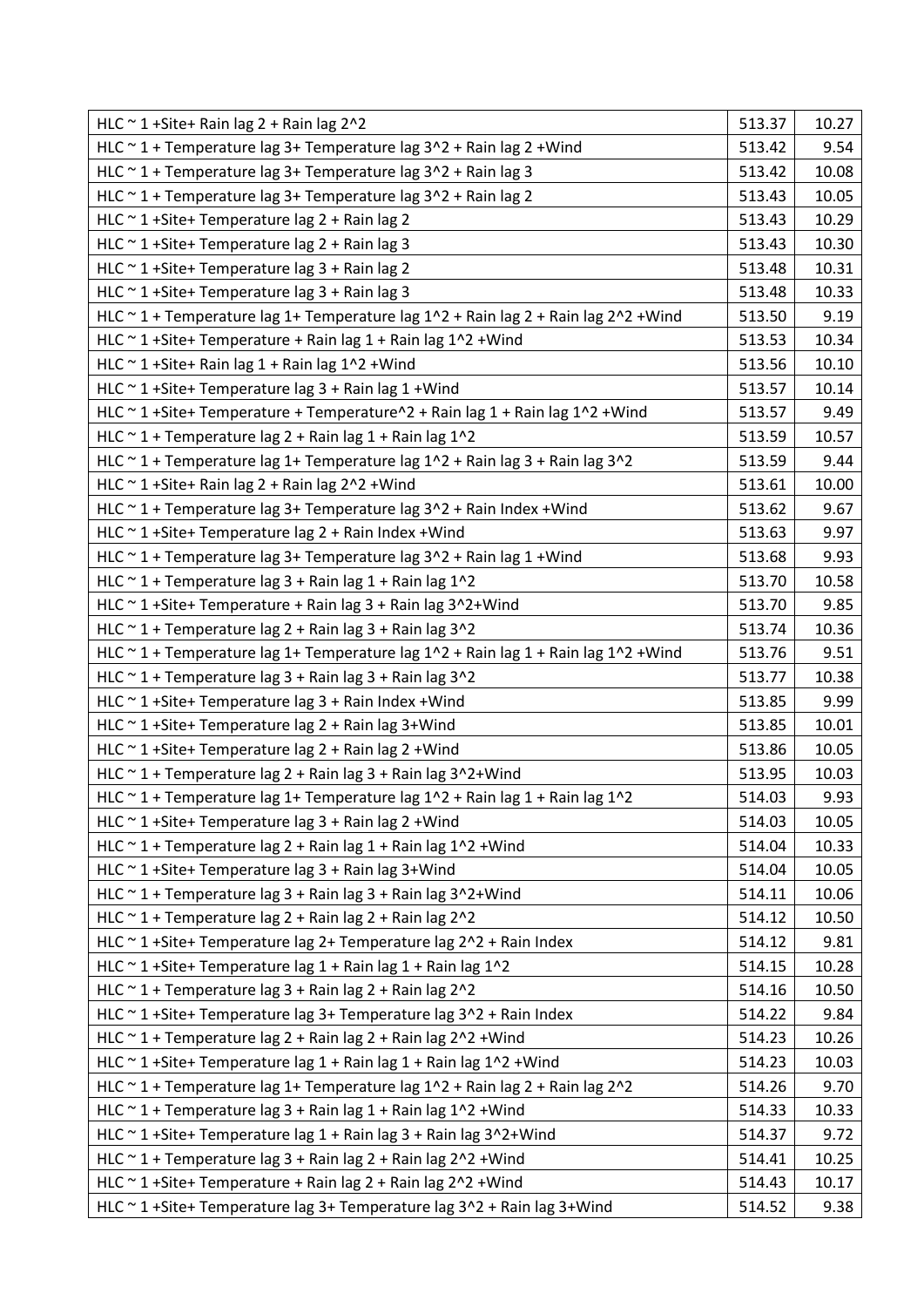| HLC $\sim$ 1+Site+ Temperature lag 1 + Rain lag 3 + Rain lag 3 $\sim$ 2                                  | 514.53 | 10.07 |
|----------------------------------------------------------------------------------------------------------|--------|-------|
| HLC ~ 1 + Site + Temperature lag 2 + Temperature lag 2 ^ 2 + Rain lag 1                                  | 514.55 | 10.04 |
| HLC $\sim$ 1+Site+ Temperature lag 1 + Rain lag 2 + Rain lag 2 $\sim$ 2 + Wind                           | 514.61 | 9.99  |
| HLC ~ 1 + Site + Temperature lag 3 + Temperature lag 3 ^ 2 + Rain lag 2 + Wind                           | 514.66 | 9.45  |
| HLC ~ 1 + Site + Temperature lag 2 + Temperature lag 2^2 + Rain lag 2                                    | 514.70 | 9.84  |
| HLC ~ 1 + Site + Temperature lag 2 + Temperature lag 2 ^ 2 + Rain lag 2 + Wind                           | 514.71 | 9.45  |
| HLC ~ 1 + Site + Temperature lag 2 + Temperature lag 2^2 + Rain lag 3 + Wind                             | 514.71 | 9.44  |
| HLC ~ 1 + Site + Temperature lag 2 + Temperature lag 2 ^ 2 + Rain lag 1 + Wind                           | 514.72 | 9.68  |
| HLC $\sim$ 1+Site+ Temperature lag 2+ Temperature lag 2 $\sim$ 2 + Rain lag 3                            | 514.76 | 9.88  |
| HLC ~ 1 + Site+ Temperature lag 1+ Temperature lag 1^2 + Rain lag 2 + Rain lag 2^2 + Wind                | 514.77 | 9.06  |
| HLC $\sim$ 1+Site+ Temperature lag 1 + Rain lag 2 + Rain lag 2 $\sim$ 2                                  | 514.77 | 10.23 |
| HLC ~ 1 + Site + Temperature lag 3 + Temperature lag 3 ^ 2 + Rain lag 2                                  | 514.83 | 10.00 |
| HLC $\sim$ 1+Site+ Temperature lag 2+ Temperature lag 2 $\sim$ 2 + Rain Index + Wind                     | 514.84 | 9.47  |
| HLC $\sim$ 1+Site+ Temperature lag 3+ Temperature lag 3 $\sim$ 2 + Rain lag 3                            | 514.84 | 10.06 |
| HLC $\sim$ 1 +Site+ Temperature lag 1+ Temperature lag 1^2 + Rain lag 3 + Rain lag 3^2                   | 514.90 | 9.27  |
| HLC ~ 1 + Site + Temperature lag 3 + Temperature lag 3 ^ 2 + Rain lag 1                                  | 514.93 | 10.28 |
| HLC ~ 1 + Site + Temperature lag 3 + Temperature lag 3^2 + Rain Index + Wind                             | 515.09 | 9.49  |
| HLC $\sim$ 1 + Temperature lag 3+ Temperature lag 3 $\sim$ 2 + Rain lag 3 + Rain lag 3 $\sim$ 2+ Wind    | 515.15 | 9.36  |
| HLC ~ 1 + Site + Temperature lag 3 + Temperature lag 3^2 + Rain lag 1 + Wind                             | 515.21 | 9.80  |
| HLC ~ 1 + Temperature lag 2+ Temperature lag 2^2 + Rain lag 3 + Rain lag 3^2+Wind                        | 515.22 | 9.50  |
| HLC $\sim$ 1 + Temperature lag 2+ Temperature lag 2 $\sim$ 2 + Rain lag 1 + Rain lag 1 $\sim$ 2          | 515.24 | 10.12 |
| HLC ~ 1 + Site + Temperature lag 2 + Rain lag 1 + Rain lag 1 ^ 2                                         | 515.26 | 10.35 |
| HLC ~ 1 + Site + Temperature lag 1 + Temperature lag 1 ^ 2 + Rain lag 1 + Rain lag 1 ^ 2 + Wind          | 515.27 | 9.34  |
| HLC $\sim$ 1 + Temperature lag 2+ Temperature lag 2 $\sim$ 2 + Rain lag 3 + Rain lag 3 $\sim$ 2          | 515.35 | 9.97  |
| HLC $\sim$ 1+Site+ Temperature lag 2 + Rain lag 3 + Rain lag 3 $\sim$ 2                                  | 515.36 | 10.16 |
| HLC ~ 1 + Site + Temperature lag 3 + Rain lag 1 + Rain lag 1^2                                           | 515.37 | 10.37 |
| HLC ~ 1 + Site + Temperature lag 3 + Rain lag 3 + Rain lag 3 ^ 2                                         | 515.39 | 10.19 |
| HLC $\sim$ 1 + Temperature lag 2+ Temperature lag $2 \cdot 2$ + Rain lag 1 + Rain lag 1 $\cdot$ 2 + Wind | 515.44 | 9.74  |
| HLC ~ 1 + Temperature lag 3+ Temperature lag 3^2 + Rain lag 3 + Rain lag 3^2                             | 515.47 | 10.01 |
| HLC $\sim$ 1+Site+ Temperature lag 2 + Rain lag 3 + Rain lag 3^2+Wind                                    | 515.57 | 9.82  |
| HLC ~ 1 + Site+ Temperature lag 1+ Temperature lag 1^2 + Rain lag 1 + Rain lag 1^2                       | 515.58 | 9.77  |
| HLC ~ 1 + Temperature lag 3+ Temperature lag 3^2 + Rain lag 1 + Rain lag 1^2                             | 515.64 | 10.25 |
| HLC $\sim$ 1 + Temperature lag 2+ Temperature lag 2 $\sim$ 2 + Rain lag 2 + Rain lag 2 $\sim$ 2          | 515.65 | 10.02 |
| HLC ~ 1 + Site + Temperature lag 1 + Temperature lag 1^2 + Rain lag 2 + Rain lag 2^2                     | 515.69 | 9.57  |
| HLC ~ 1 + Temperature lag 2+ Temperature lag 2^2 + Rain lag 2 + Rain lag 2^2 + Wind                      | 515.70 | 9.71  |
| HLC ~ 1 + Site + Temperature lag 3 + Rain lag 3 + Rain lag 3 ^ 2 + Wind                                  | 515.74 | 9.86  |
| HLC ~ 1 + Site + Temperature lag 2 + Rain lag 1 + Rain lag 1^2 + Wind                                    | 515.74 | 10.11 |
| HLC ~ 1 + Temperature lag 3+ Temperature lag 3^2 + Rain lag 2 + Rain lag 2^2 + Wind                      | 515.76 | 9.66  |
| HLC ~ 1 + Site + Temperature lag 2 + Rain lag 2 + Rain lag 2 ^ 2                                         | 515.78 | 10.31 |
| HLC ~ 1 + Site + Temperature lag 3 + Rain lag 2 + Rain lag 2 ^ 2                                         | 515.82 | 10.32 |
| HLC ~ 1 + Temperature lag 3+ Temperature lag 3^2 + Rain lag 2 + Rain lag 2^2                             | 515.86 | 10.12 |
| HLC ~ 1 + Temperature lag 3+ Temperature lag 3^2 + Rain lag 1 + Rain lag 1^2 + Wind                      | 515.91 | 9.77  |
| HLC ~ 1 + Site + Temperature lag 2 + Rain lag 2 + Rain lag 2 ^ 2 + Wind                                  | 515.93 | 10.08 |
| HLC ~ 1 + Site + Temperature lag 3 + Rain lag 1 + Rain lag 1^2 + Wind                                    | 516.04 | 10.12 |
| HLC ~ 1 + Site + Temperature lag 3 + Rain lag 2 + Rain lag 2 ^ 2 + Wind                                  | 516.10 | 10.07 |
| HLC ~ 1 + Site + Temperature lag 3+ Temperature lag 3^2 + Rain lag 3 + Rain lag 3^2+ Wind                | 516.43 | 9.24  |